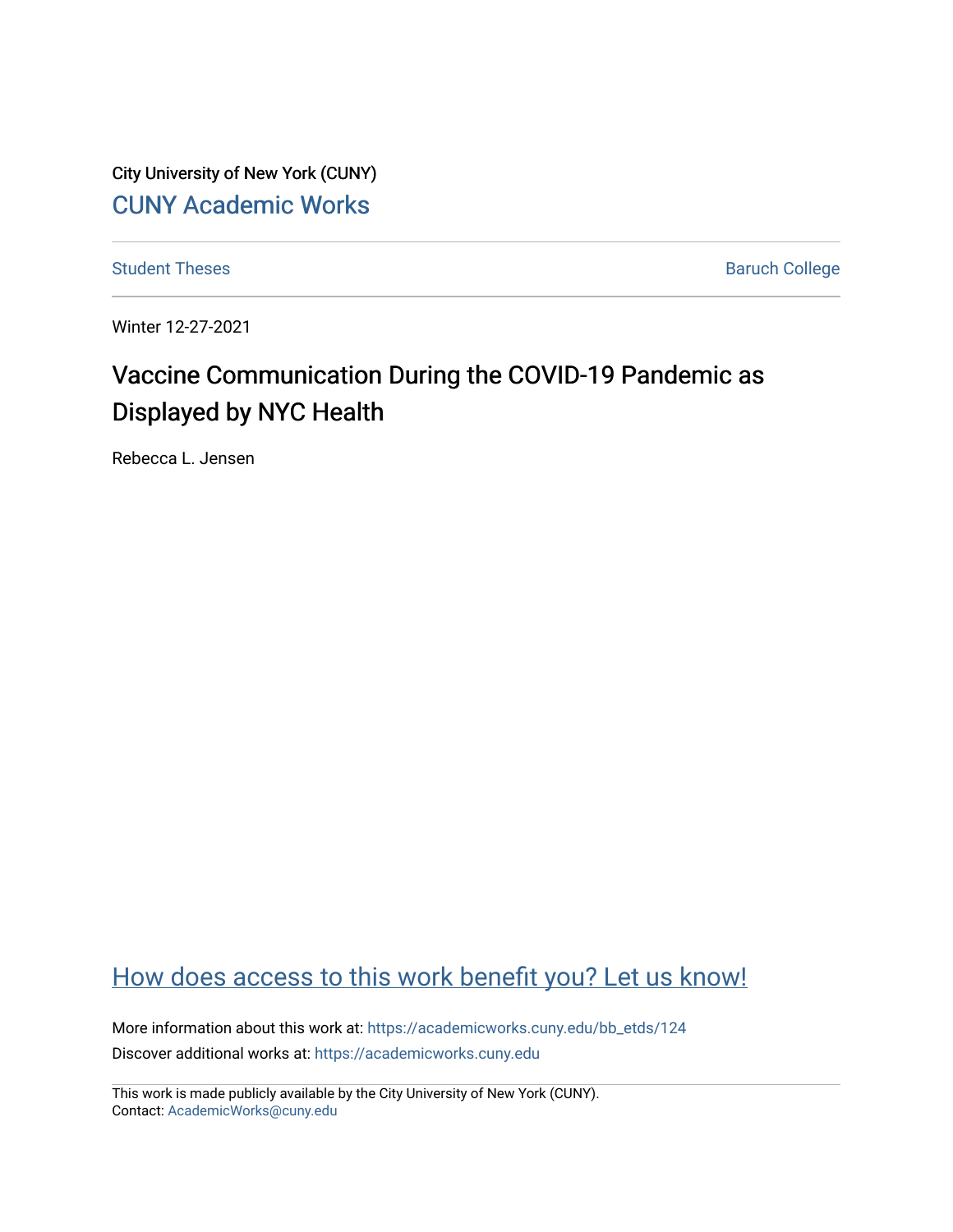# **Vaccine Communication During the COVID-19 Pandemic as Displayed by NYC Health**

A Thesis Presented to the Faculty of the Weissman School of Arts and Science

Baruch College, The City University of New York

In partial Fulfillment of the Requirements of the Degree of

# **MASTER OF ARTS**

# **In**

# **CORPORATE COMMUNICATIONS**

By

Rebecca Jensen

# **December 2021**

Under the guidance and approval of the committee,

and approved by all its members, this project has been accepted in partial fulfillment of the requirements for the Master of Arts in Corporate Communication.

This project also has been presented at colloquium to departmental colleagues and faculty.

**Approved:**

**December 27, 2021**

\_\_\_\_\_Caryn E. Medved\_, **Date: \_\_\_12.27.21\_\_\_\_\_\_\_\_\_** 

Professor Caryn Medved, Ph. D., Advisor

**\_\_\_\_\_\_\_\_\_ \_\_\_\_\_\_\_\_\_, Date: \_\_\_\_12.27.21\_\_\_\_\_\_** 

Professor Allison Hahn, Ph.D., Reader

\_\_\_Caryn E. Medved\_\_\_\_\_, **Date: \_12.27.21\_\_\_\_\_\_\_\_\_\_\_**

Professor Caryn Medved, Ph. D., Program Director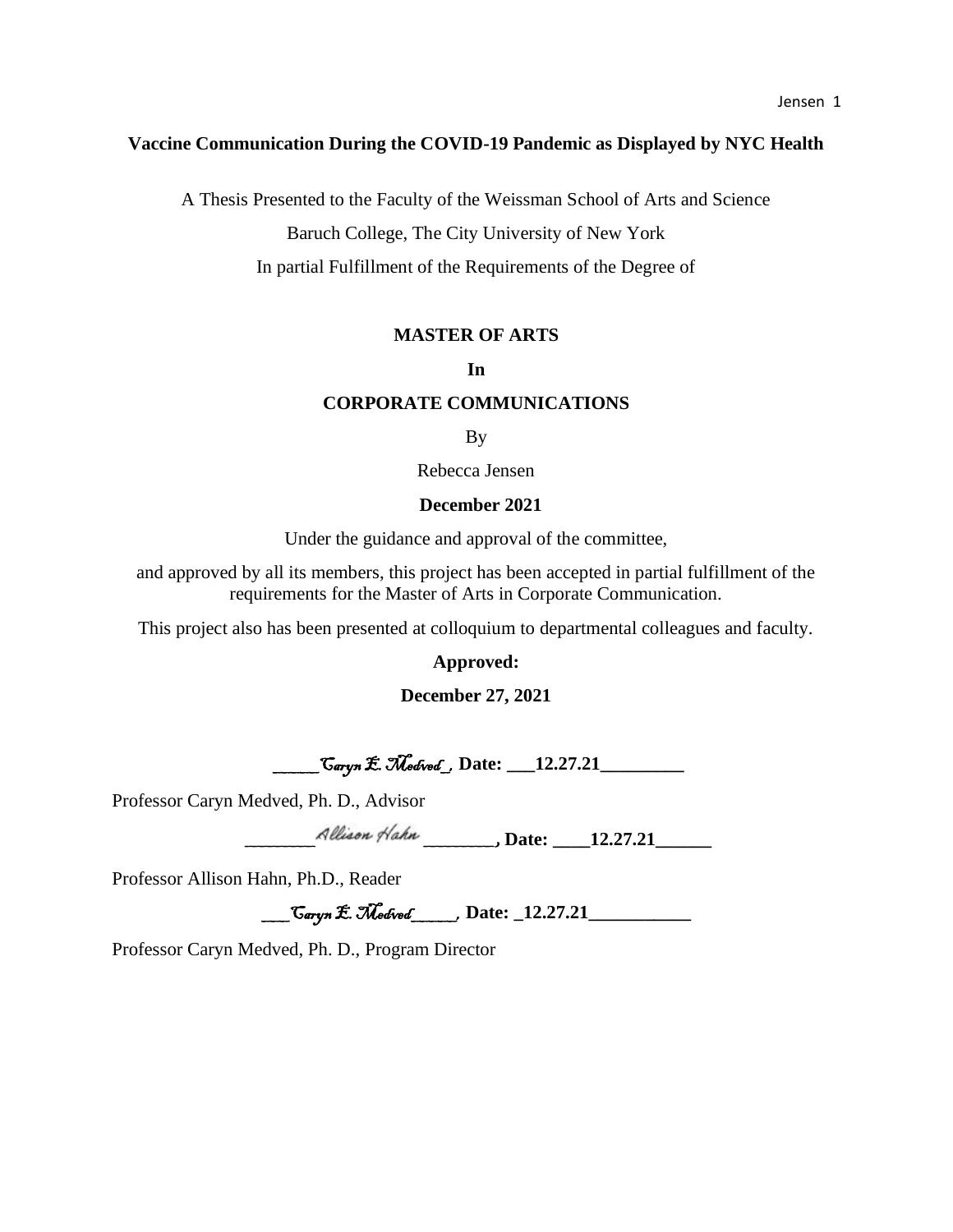Jensen 2

**Vaccine Communication During the COVID-19 Pandemic as Displayed by NYC Health**

Copyright By:

Rebecca Jensen

12/27/2021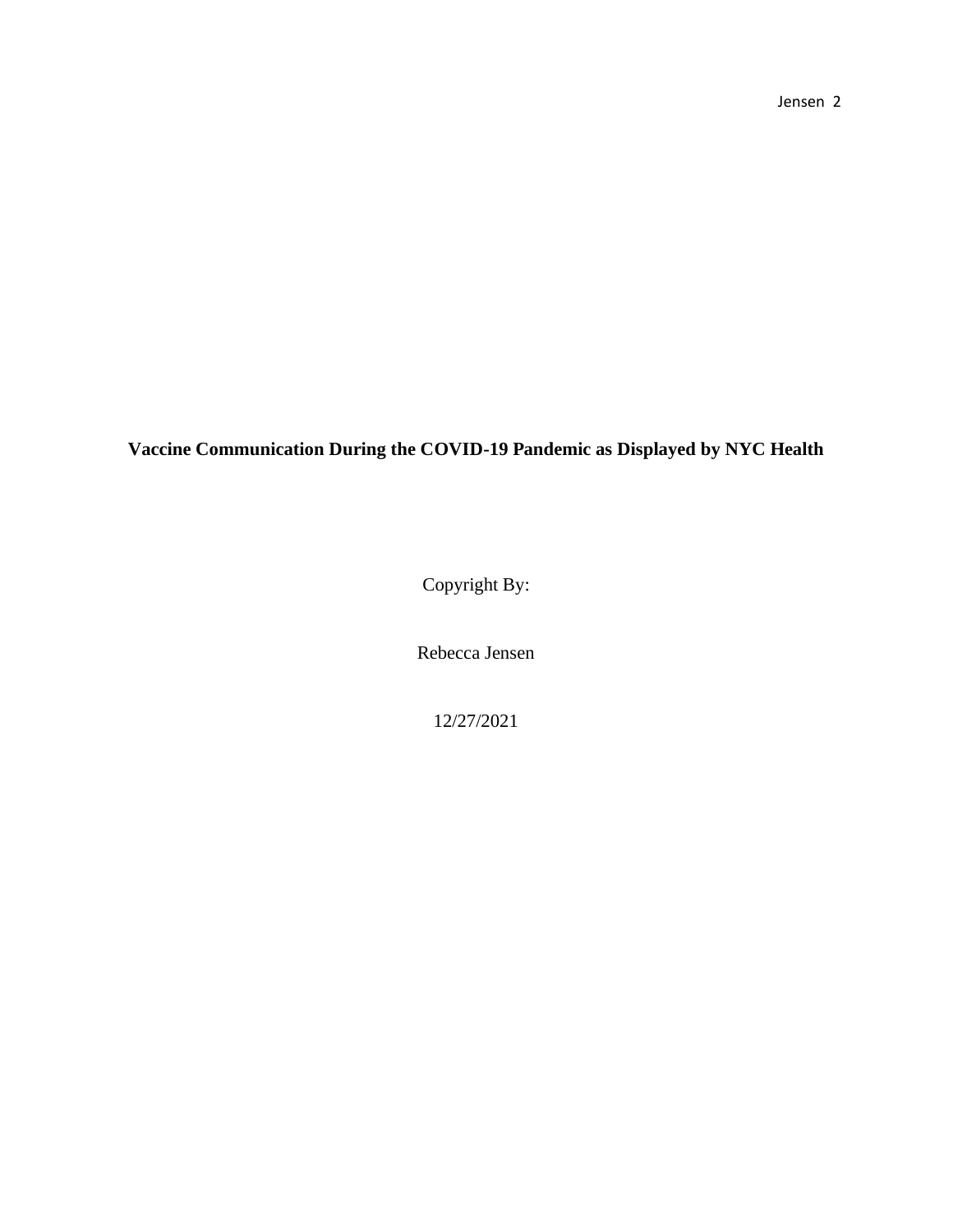#### **Abstract**

The 2020 Covid-19 pandemic underscored the importance of vaccination in our governmentalhealth bodies. As a result, effective vaccine communication is more necessary than ever. The goal of this paper is to better understand frames, strategies and themes used by NYC Health as it pertains to video media related artifacts in their Covid-19 vaccination campaign. This research is important because it informs overall health and vaccine discourse. In analyzing data several key themes were discovered. These themes were established through a synthesis of literary strategies meant to activate certain theoretical frameworks. Further research into the effectiveness of these frames on New Yorkers would be beneficial.

#### **Introduction**

On March 14, 2020, New York State reported its first Covid-related death. Two days later New York City Public schools were shut down. The following period saw empty city streets, closed doors, and 'stay at home' orders for all non-essential workers. Soon, the city emerged as a hotspot both for Covid cases and deaths. Many reasons why New York is often celebrated and admired were contributing factors to making NYC the US epicenter of the Covid-19 pandemic. The dense population made it hard to find six feet of separation. The city's reliance on public transportation also posed a significant threat, as the virus can live on surface, like the metal railings or plastic seats, for over 72 hours **(**Mahbubani & Mosher, 2020). Quintessential aspects of the city's culture became its greatest weaknesses.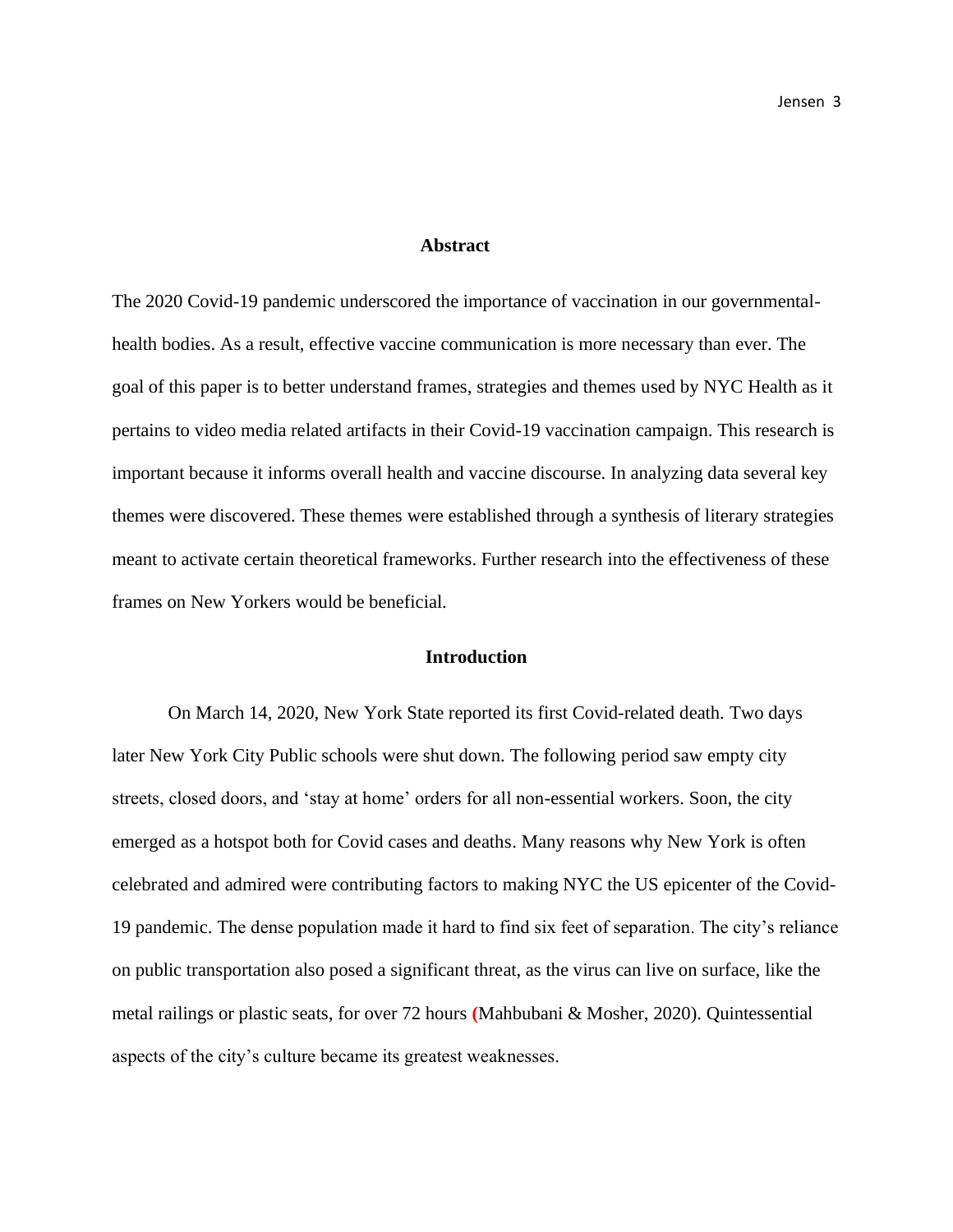In the US, emergency use authorization of three vaccines (Pfizer, Moderna, and Johnson & Johnson) was granted by the FDA in December 2020. This began a coordinated, mass vaccination effort across the US. In NYC, as of October 2021, of the 8,336,817 people living in NYC, 6,169,717, or 74%, have received at least one dose of vaccine. Subsequently, 5,634,056, or 68%, of New Yorkers are fully vaccinated against Covid-19 (68%) (NYC Health, 2021).

While many New Yorkers are vaccinated, the large unvaccinated population delays any restoration of normalcy. Their hesitancy, or outright refusal, to vaccinate puts not only themselves, but those around them at risk. The emergence of variants, such as Delta and Omicron, only increase threat of contraction to even fully vaccinated people, further underscoring the urgency of vaccination. Hesitancy towards vaccination can be better understood by a variety of socio-cultural and environmental factors. However, this hesitancy is, in large part, due to the floods of misinformation, disinformation and outright falsehoods pertaining to the Covid-19 vaccines, and a lack of trust in our medical system.

The purpose of this paper is to gain a better understanding of New York City's Vaccine Communication and the frames being used to encourage this health behavior. This research is beneficial because it contributes to a more well-rounded understanding of motivations behind vaccine and health communication during the Covid-19 pandemic, especially when looking at large, American cities. In achieving these goals, this paper will examine NYC Health's vaccination campaign, as it pertains to media related artifacts, specifically videos.

#### **Methods**

# **Data Collection**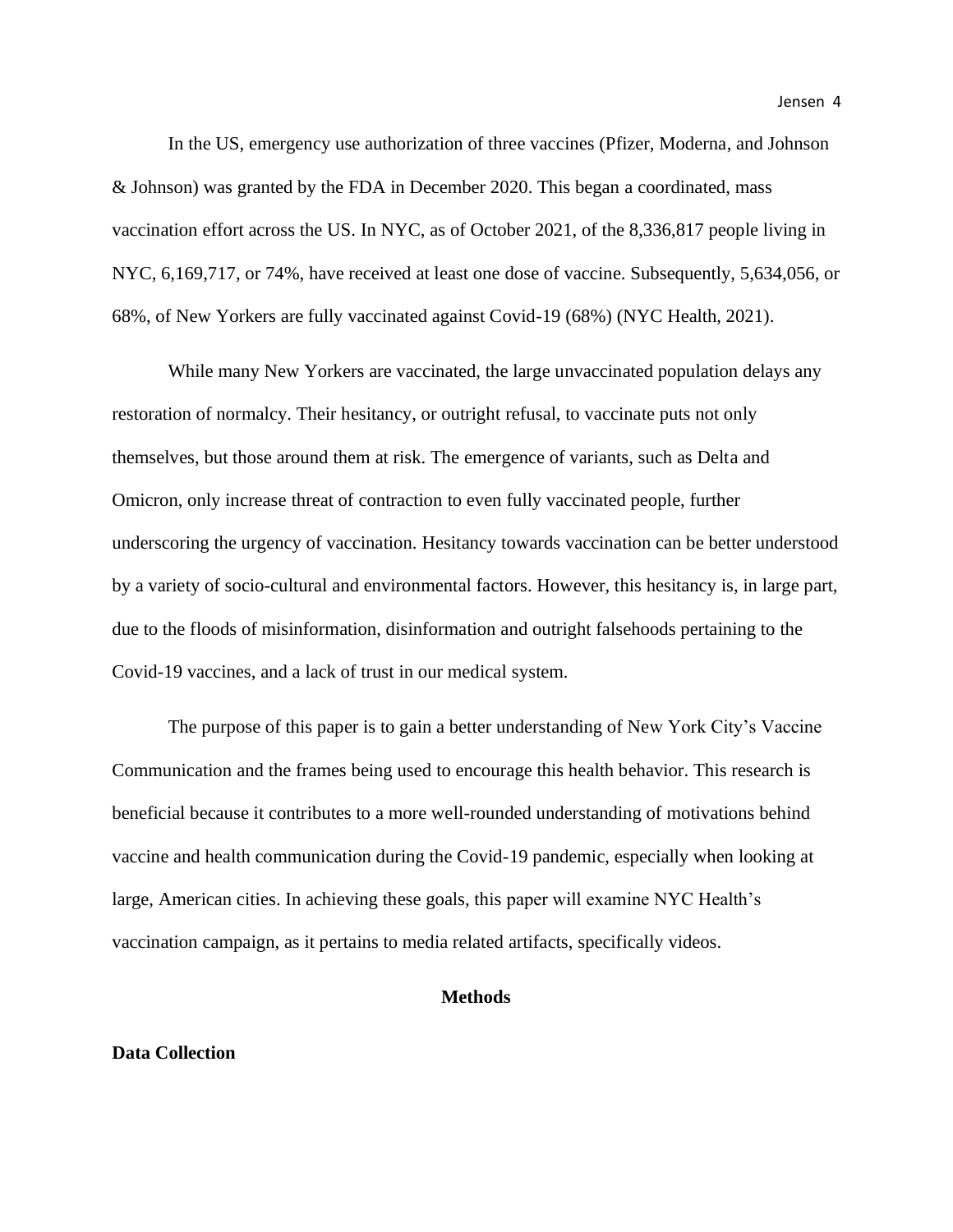In order to gain a better understanding of different types of frames used on New Yorkers during the Covid- 19 Vaccination campaign, qualitative data was sourced from NYC Health in the form of YouTube videos. NYC Health, also known as the New York City Department of Health and Mental Hygiene, is the department of New York City's government relating to public health. As of August 2020, the current Commissioner is Dr. Dave Chokshi. For the purposes of this paper, usage of one governmental-health body and one form of media works not only to narrow the scope, but to deepen the understanding of frames and strategies used, pertaining to this type of media. YouTube videos were chosen because of their scope of access. NYC Health's YouTube videos also can be studied individually, and as a body of work.

Data consisted of a total of 60 videos ranging in time from eight seconds to three minutes and 24 seconds. Media artifacts were sourced from a 10-month period, beginning from the initial availability of the vaccine in December 2020, ending at the time of data collection in October of 2021. The focus of this analysis was to explore the rhetorical frames used. After an initial viewing, the 60 videos were then transformed into textual data through YouTube's transcript feature, with manual edits made where necessary. The transcribed videos resulted in 45 pages of transcribed text. The primary language used in the videos was English. However, given the linguistic diversity of NYC, videos were translated (either by dub, or text translations) into Arabic, Bengali, Cantonese, Simplified Chinese, Traditional Chinese, French, Haitian-Creole, Italian, Korean, Polish, Russian, Spanish, Urdu and Yiddish. It should be noted that for subsequent coding purposes, only English language videos were analyzed.

#### **Analysis Procedures**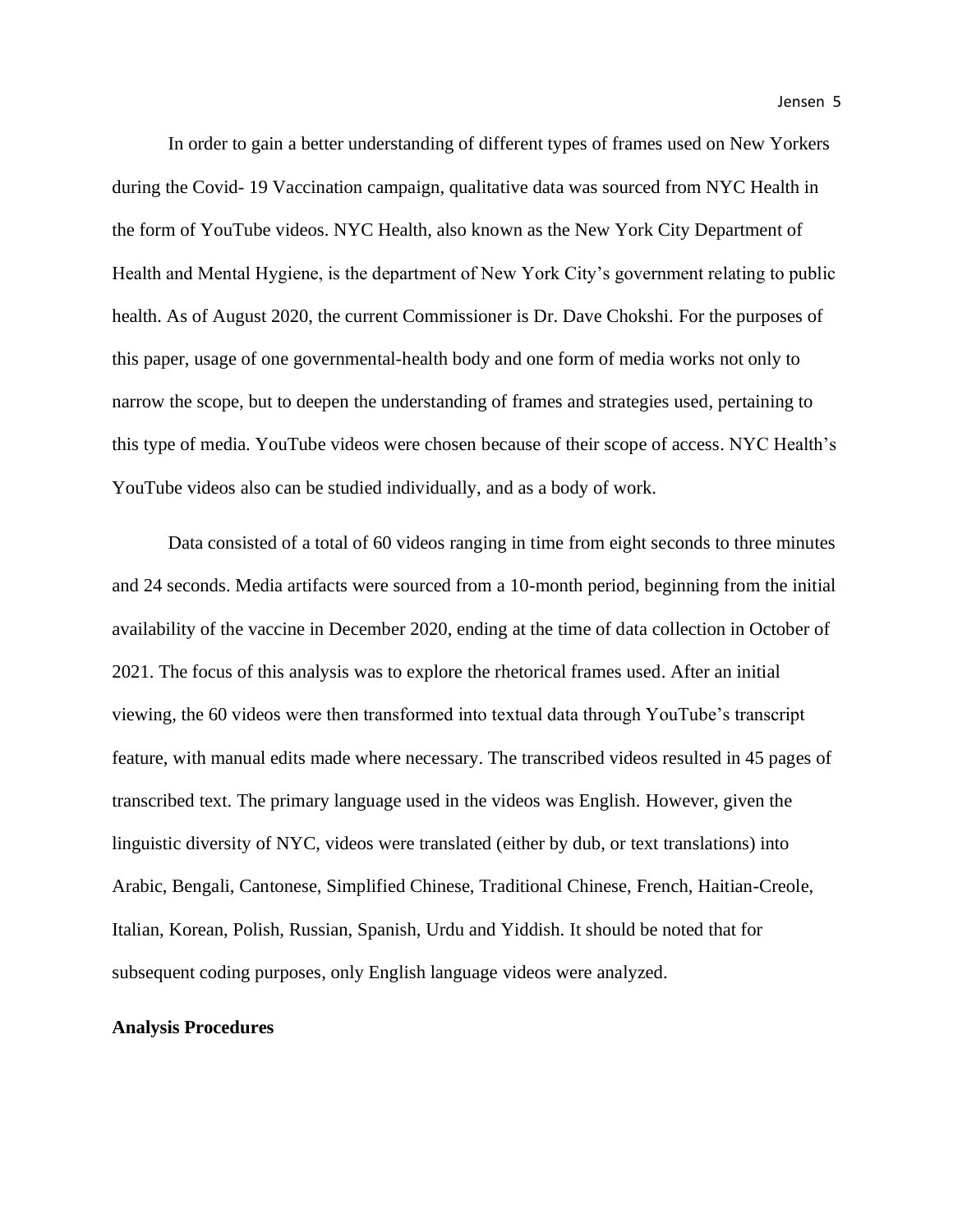Once data was assembled, data initially were read several times to allow the researcher to emersed herself into these data and begin the coding and analysis processes (Strauss & Corbin, 1990). For reference, coding procedures closely resembled that of Strauss and Corbin (1990), in terms of levels of analysis. Their respective attitudes towards coding account for multi-level conceptual response; whereby one piece of media can activate subjective concepts and frames simultaneously. This framework also accounts for researcher bias and assumption, and the subsequent ways in which this informs the coding process. This process works by following a format of reading, re-reading, and coding from existing sensitizing concepts, as they emerge in research.

Data were first coded according to rhetorical frames that were commonly referenced in the existing literature. These rhetoric frames include ethos, pathos, logos, gains, losses, and appeals to collective action versus personal risk (Airhihenbuwa et al., 2020; Gerend & Shepard, 2007; Finnegan et al., 2018; Wen et al., 2020). The first round of coding was aimed at more broadly identifying sensitizing concepts. Then, the data was re-read and coded a second time in accordance with specific strategies mentioned in the literature. Strategies described in literature were ascribed to a corresponding frame, in which said strategy informed. For example, the second coding examined the strategy of first-person narrative. This was an explicit strategy referenced in literature, designed to inform the rhetorical concept of ethos. The specific strategy of incentivizing health behavior change was coded, as the literature references, to the more conceptual gain frame. Please see chart in the results section for a better understanding of the coding process.

# **Literature Review**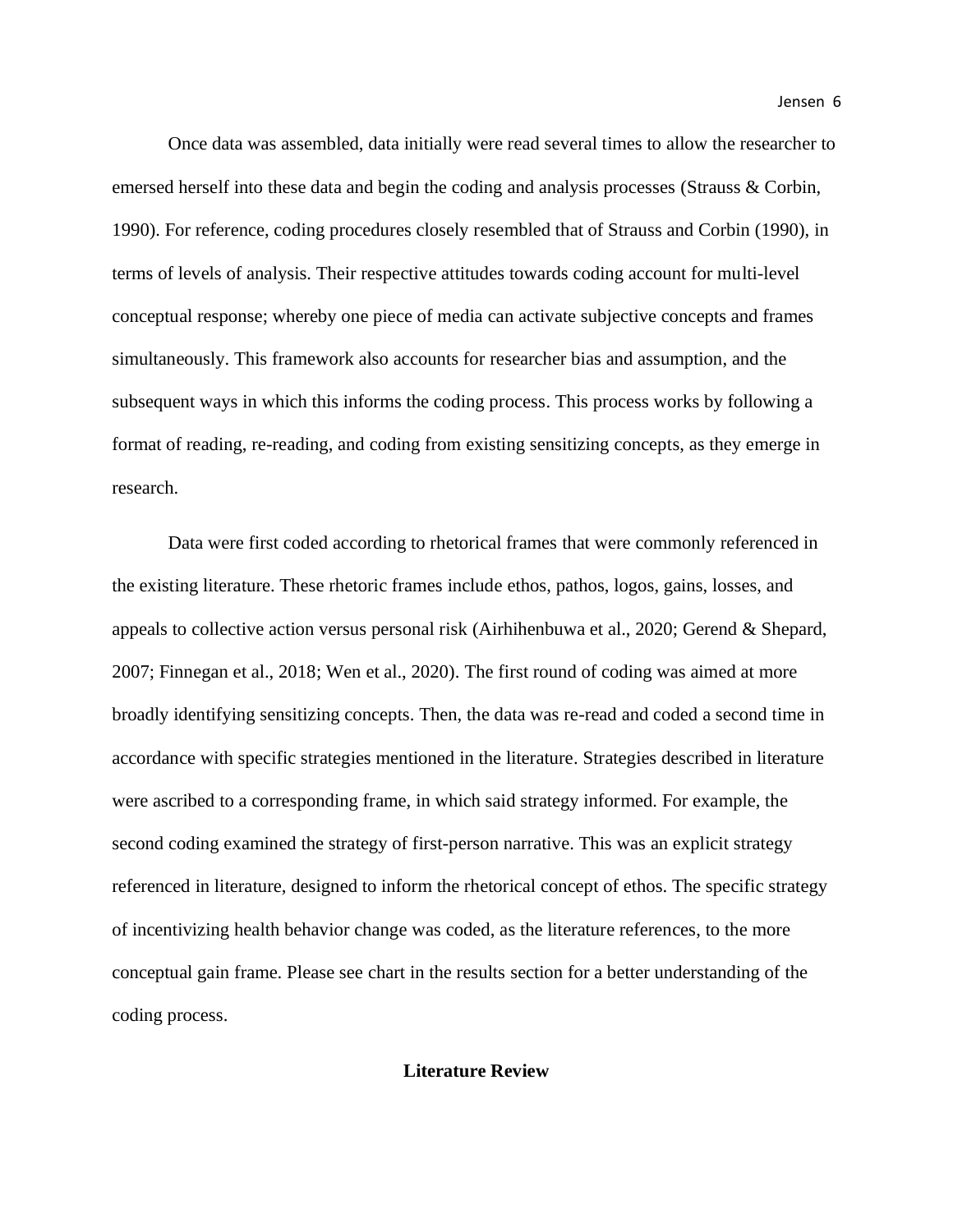#### **Health Communications and Appeals to Emotion**

In order to better understand NYC's vaccination campaign, it is important to establish a baseline of health communications, as it pertains to infectious diseases. According to Finset et al. (2020), a key factor behind effective health communications is the mitigation of fear. This is supported by Malecki et al. (2020) who suggests that one's emotional perception of risk and hazard are key in understanding one's personal efficacy. A more informed public is one that has confidence in health systems and is less likely to turn to fringe alternative sources. To mitigate this fear and motivate people to engage in positive health behaviors it is important to remain open and honest about what is known and unknown. One's willingness to engage in positive health behaviors, like getting vaccinated, is directly related to their level of trust and closeness with governmental bodies. Furthermore, there is a direct correlation between one's level of trust and personal efficacy (Bakkera et al., 2018).

Establishing personal efficacy can be done in many ways. One example is the selection of a few spokespeople. The development of key spokespeople allows for a sense of consistency in health communication (Finset, 2020). Notable examples come to mind, such as Dr. Anthony Fauci and Dr. Sanjay Gupta. Mheidly and Fares (2020) also suggest that providing airtime for these medical professionals is a key strategy of infectious disease health communication. Contrastingly, there is also evidence to suggest that messaging from ordinary people can also be very effective in these situations (Motta et al., 2020); because in doing so you are increasing public trust in messaging by increasing closeness. Motta et al. (2020) further goes on to suggest it is important to highlight frontline workers and healthcare providers during these times. This demonstrates credibility in our health officials and increases one' s perception of trust in these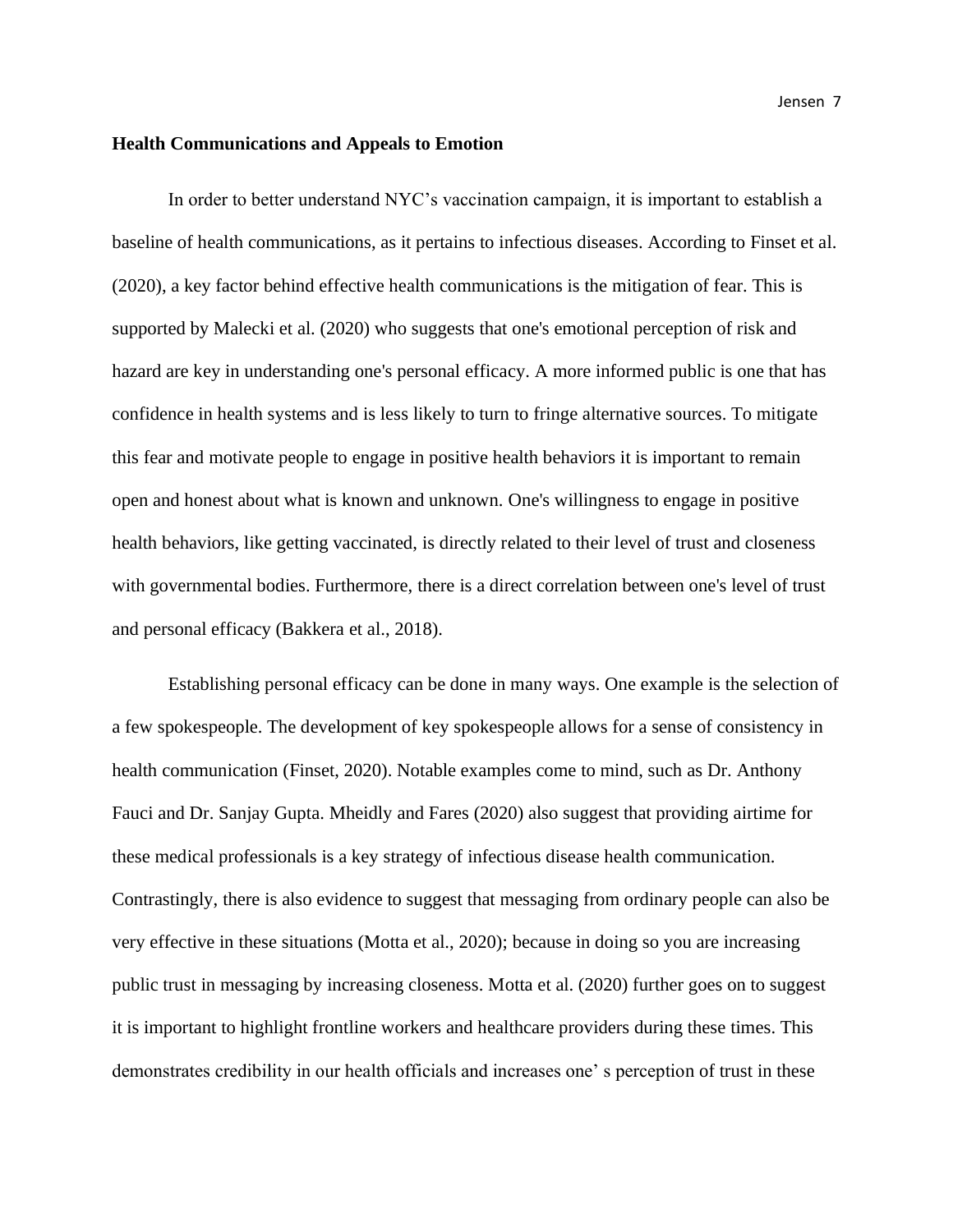institutions. This also supports the perceived ability of those frontline workers, thereby motivating vaccination via an emotional appeal.

People's emotional responses to health crises, such as an infectious disease like that of Covid-19 must be taken into consideration. The concept of appealing to emotions in order to invoke engagement in positive health behaviors is very relevant to the discussion and will be further elaborated on later. However, in order to establish the link between emotional and health related behaviors. It is important to consider the health behavioral model.

Developed in the late 1960's, the Health Behavioral Model, or HMB, was created to better understand the implication of health beliefs on health behaviors. According to Andersen (1995):

Health beliefs are attitudes, values, and knowledge that people have about health and health services that might influence their subsequent perceptions of need and use of health services. (p.2)

This idea of one's own perception of their needs is very relevant to the Covid-19 pandemic and vaccination efforts. For example, there is a sentiment among young people that they are healthy enough to fight Covid and as a result do not need the vaccine (Andersen, 1995). Of course, the CDC still recommends vaccination for this group even though they are at relatively lower risk of getting seriously ill from contracting Covid. The contrast of one's "perceived need", (e.g., their beliefs of health behavior measure they personally need to take), and that of their "evaluated needs" (e.g., the measures recommended by healthcare professionals) has only been exacerbated by the pandemic. For many, their willingness to engage in any health behavior is dependent on their personal sense of risk. The HBM actually began using the family as a unit of measures but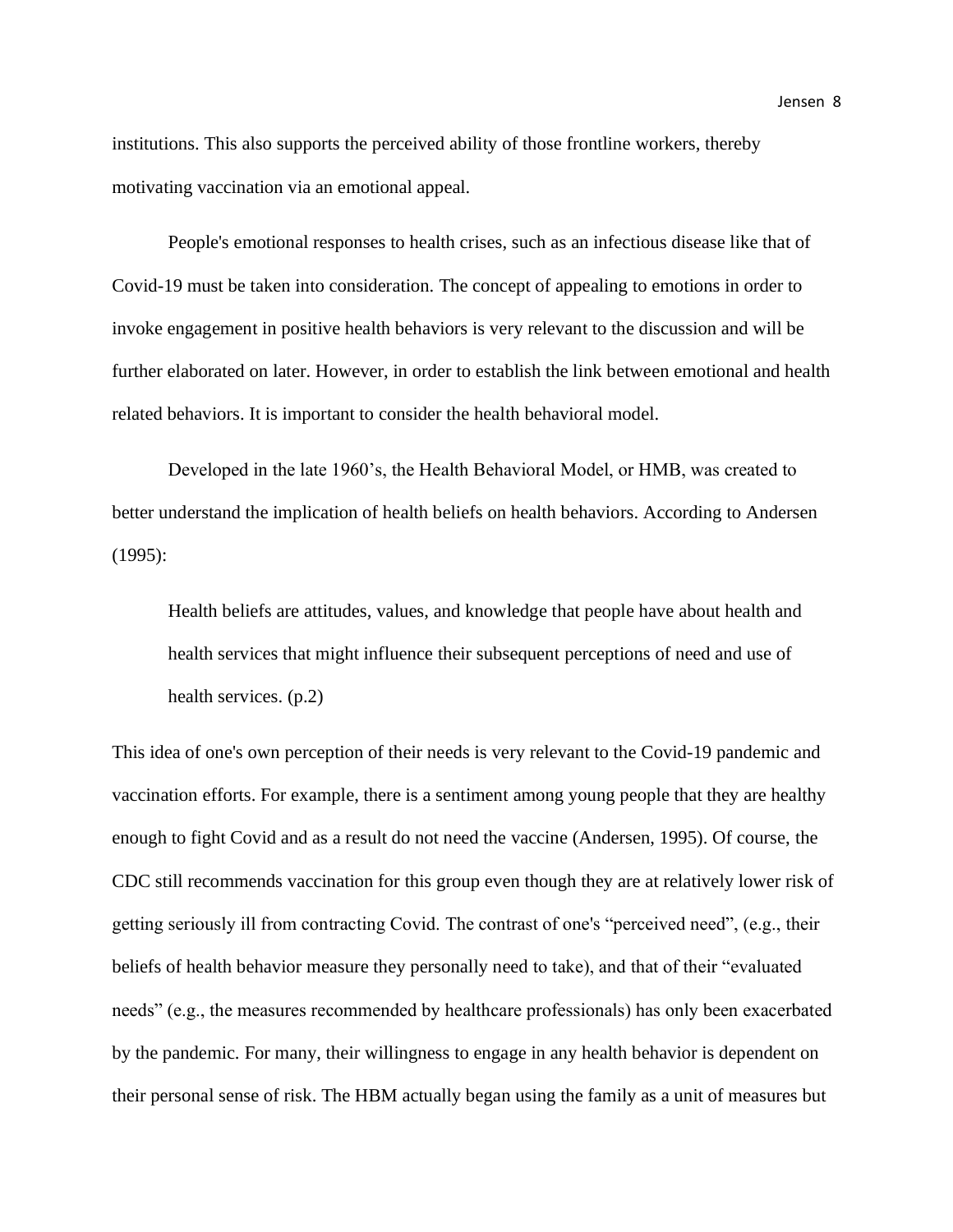moved to the individual as the unit of analysis because one's sense of need and risk is so personal (Andersen, 1995). However, the HBM does make clear that both personal and community enabling resources are necessary to motivate behaviors. This idea of incentivizing positive health behaviors through collective action versus personal risk is relevant to modern vaccine communication and will be elaborated on later.

As previously established, health communication establishes emotion as a necessary motivational frame in order to stimulate behaviors (Motta et al., 2020). However, Bakkera et al., (2018) suggests that for those who lack an aforementioned level of closeness and trust with their source of communication, appeals to emotion (specifically empathy) are shown to have increased one personal sense of vaccine efficacy. And in these cases, it may be more beneficial to appeal to collective action to increase one's level of trust. For example, 75% of those unwilling to take a COVID-19 vaccine claimed they wished to wait to find out whether or not it is effective (Ratzana et al., 2020).

#### **Fighting Falsehoods in Dueling Pandemics**

When WHO (2020) declared COVID-19 a pandemic, they also declared a "infodemic". This is defined as,

Too much information including false or misleading information in digital and physical environments during a disease outbreak. It causes confusion and risk-taking behaviors that can harm health.

The spread of misinformation, disinformation and falsehoods is damaging to the overall context of the Covid-19 pandemic because it undermines trust in our public health officials. In turn, this informs the dialogue of our personal efficacy. The effects of this "infodemic" are illustrated in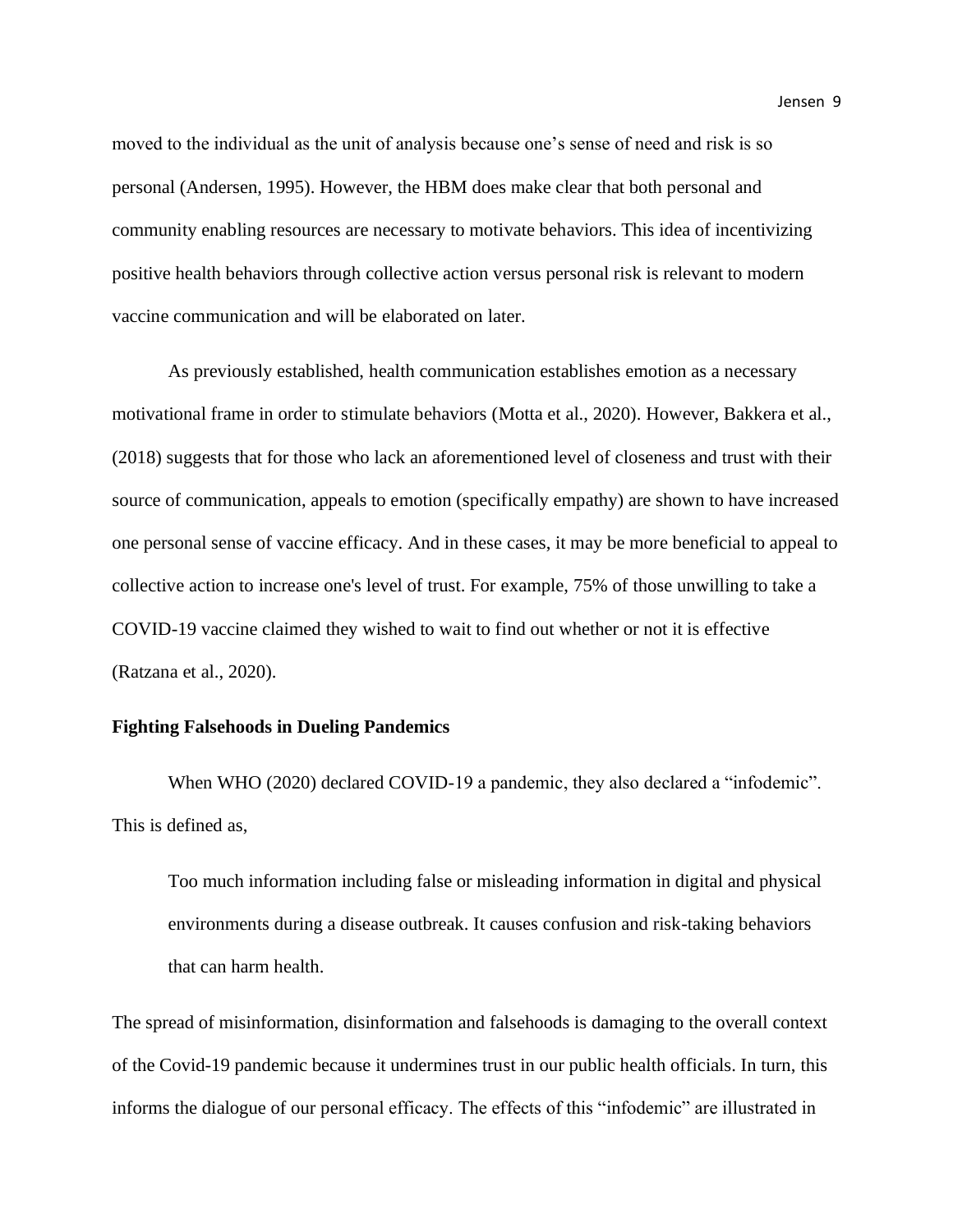current efforts to vaccinate the population. When looking at vaccine communication as a body of literature, it is important to point out that the Covid vaccination hesitancy is separate and distinct from that of other anti-vax sentiment (Motta et al., 2020). Meaning, there are groups of people who do not typically fall under the category of "anti-vax" (they are vaccinated for more widely accepted vaccines), who refuse to get the Covid-19 vaccine.

This specific hesitancy towards the Covid-19 vaccine can be attributed to, in part, this "infodemic". For many the shift to the "new normal" was quite literally overnight. As a result, there was a portion of time where we lacked concrete evidence on the best measure to prevent the spread of covid (e.g., the shift from hand washing to mask wearing as a means of preventing contraction). According to Wen et al. (2020).

Hesitancy to vaccinate against COVID-19 is understandable given the novelty of the disease, the unusually rapid speed of vaccine development, (and) some groups' mistrust in science and health experts (p.1).

When there is a lack of clear and consistent public communication, like that of the start of the pandemic, this opens the door for public outrage and fear (Bahri & Merlero, 2017). The early days of the pandemic were vital in informing an individual's "perceived need" as it applies to vaccination.

In the study of vaccination communication, there are three key factors in that inflate this public outrage: (1) information overload, (2) information uncertainty, and (3) misinformation (Varga & Jacobsen, 2020). These factors should be addressed in any vaccine communication effort, but especially so given the context of this pandemic. When looking at information overload, as suggested by Mheidly and Fares (2020), the media acts as a bridge between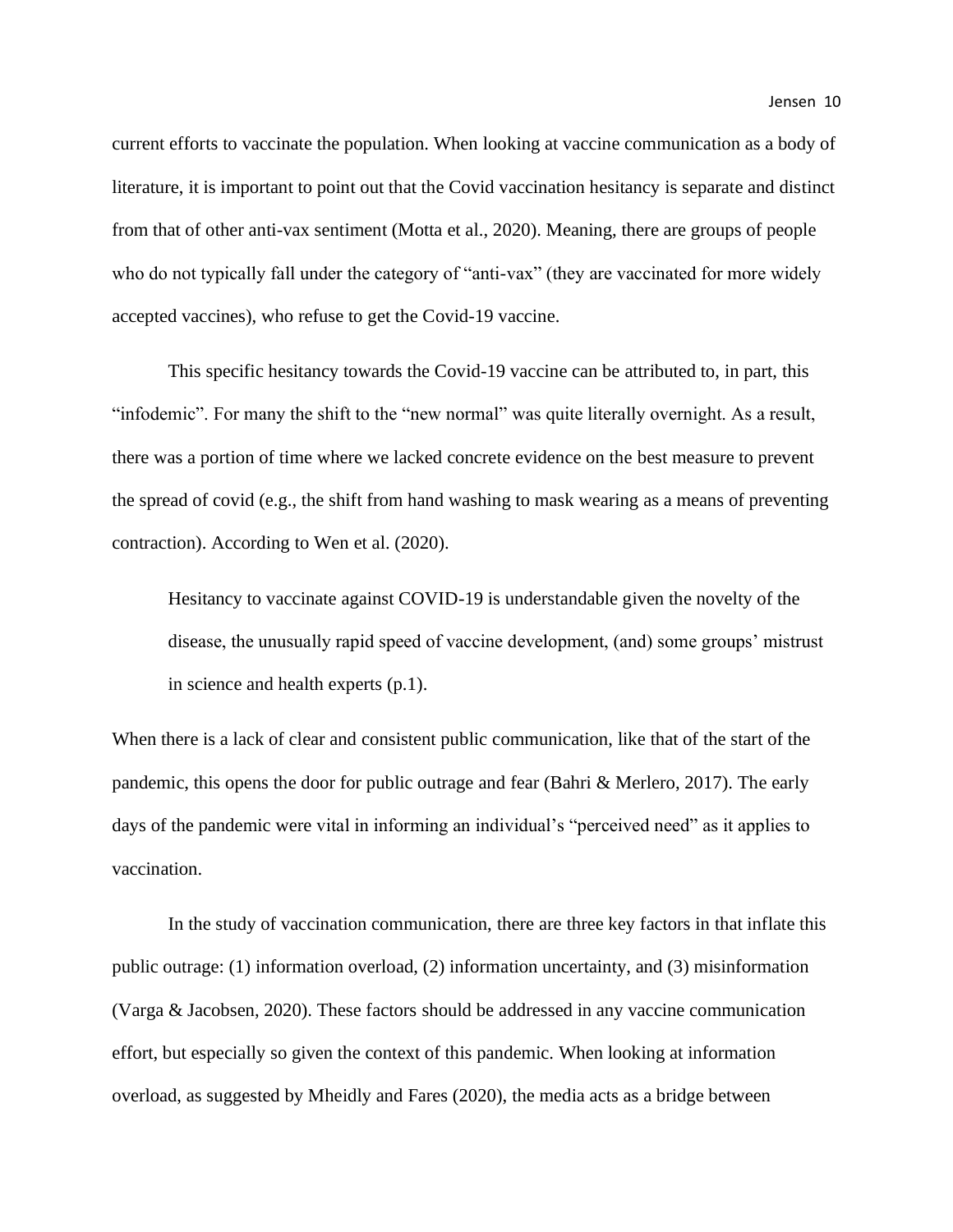governmental-health bodies and the people they seek to inform. This relationship is fundamental in establishing the public's response to the pandemic. We also operate in a society in which people have unlimited access to media, but this does not mean that the information represented in media (specifically alternative, fringe media) is truthful and accurate. In order to combat information overload, clear and consistent messaging is key. This means the development of select core messages and employing one message per the individual piece of media (Vraga & Jacobsen, 2020). Gorska et al. (2021) suggests that the fast paced, dynamic nature of crisis can make finding relevant information challenging. Creating short form messaging, such as a twominute video (Finnegan et al., 2018) or a single tweet with message (Vraga & Jacobsen 2020) is shown to be the most effective.

Secondly, effective vaccine communication must target information uncertainty. With news media being the flooded field that it is, it can be challenging for people to find trusted sources (Vraga & Jacobsen, 2020). In this situation vaccine efforts must be proactive in competing for attention (Ratzana et al., 2020). This can be done through the establishment of trusted sources and consistent leadership. As previously established, the development of key spokespeople, such as Dr Fauci, increases perception of trust and closeness (Bakkera et al., 2018). However, this sense of trust can also be established through a storytelling approach (Finnegan et al., 2018). This method employs emotion opposed to logic as a means of motivation. The use of first-person narrative helps those who are "fence sitters" see a commonality that increases their sense of perceived need and personal efficacy.

The third obstacle to overcome is that of misinformation. This involves a more nuanced conversation into the slippery slope of engaging with falsehoods. In directly targeting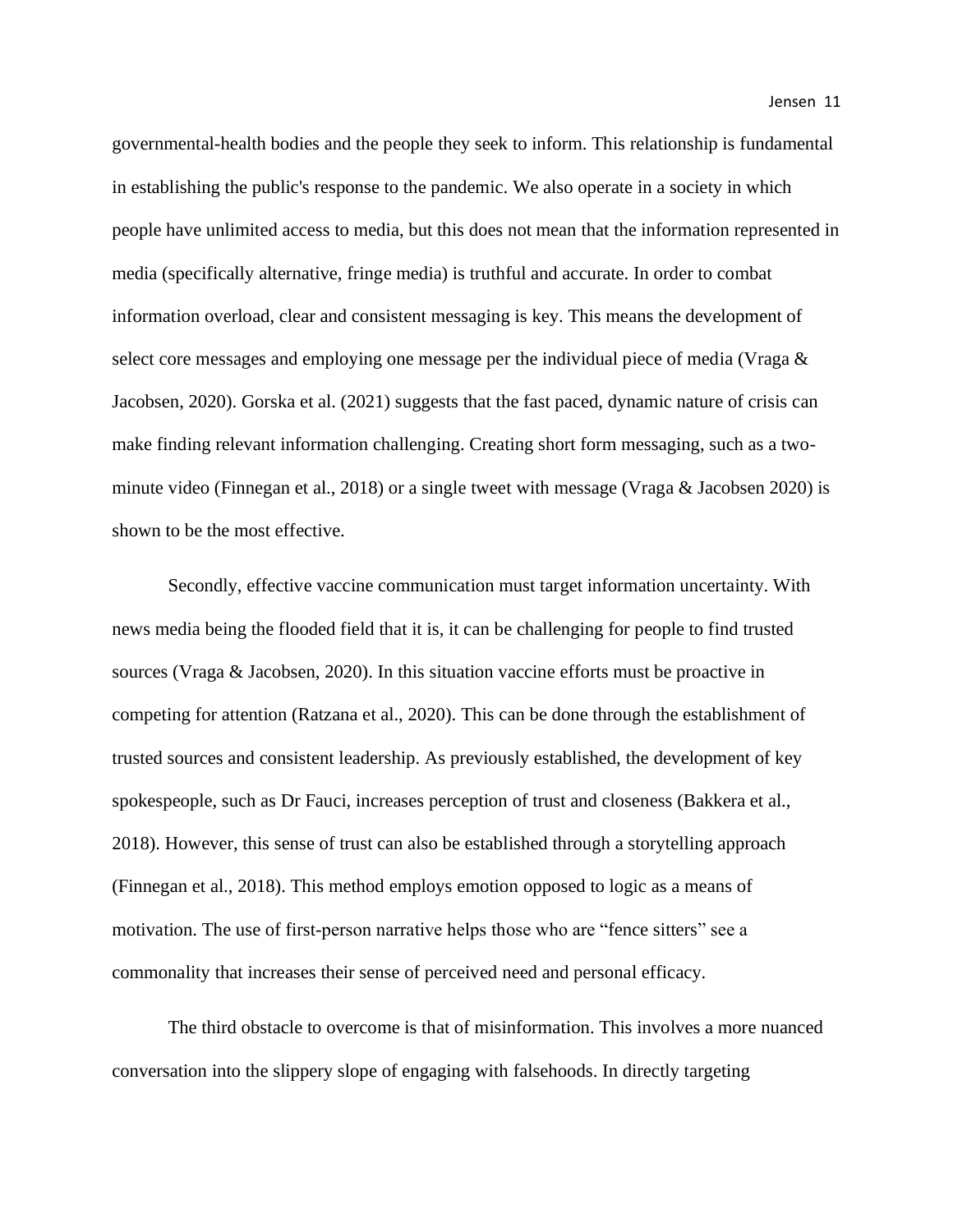misinformation the goal is to motivate the "fence sitters" (Finnegan et al., 2018). However, in directly targeting with falsehoods one runs the risk of giving "validity" to fringe misinformation that is only prominent in fringe audiences. According to Bahri and Merlero (2017) health officials must engage with falsehoods. However, there is a phenomenon that may occur, in which this engagement begins putting ideas in people's heads. Fact checking falsehoods has only a limited effect. Especially when considering that anti-vax sentiment relies solely on emotion as a means of motivation (Wen et al., 2020).

We know that health behavior motivations based on logic can be limited in their ability to impact desired effect (Finnegan et al., 2018). However, those who are less trusting of governments may be more receptive emotional appeals as a health behavior frame. According to Wen et al. (2020) appealing to altruism and positive communal aspects can often bypass distrust of government for "fence sitters". It is important when discussing emotional appeals to discuss the effects of acting on certain emotional frames. When discussing vaccination communication, as it pertains to this pandemic, one ought to account for the already heightened levels of emotions the average individual is experiencing. Heightened levels of emotion cloud our clarity and thus influence our health behaviors (Wen et al., 2020). In this situation it is counterproductive to focus on negative emotions, like fear, as a means of emotional motivation but instead focus on actionable strategy (like vaccination) as a means of empowerment. This does not work on perceptions of "personal need" as a means of motivation but instead collective action, which will be discussed later. Overall, there is research to suggests that collective appeals to action, e.g., seeing loved ones again and highlighting communal connections can foster health behaviors such as vaccination.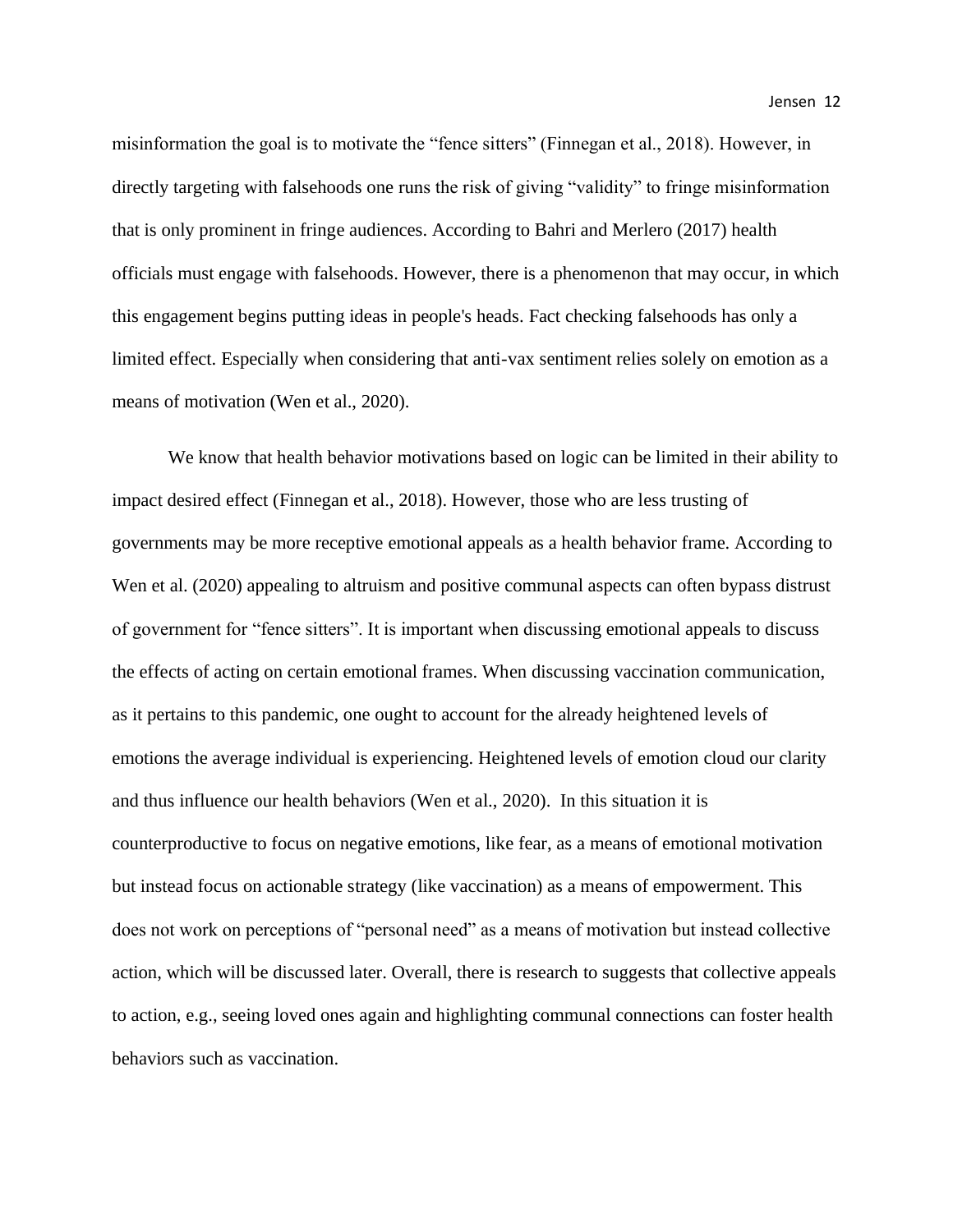#### **Crisis Communication and Cities**

In order to properly examine the NYC vaccination campaign, it is pertinent to look at the unique challenges cities face in crisis. Communication in cities during a time of crisis can be quite difficult given the diversity of experiences in cities pertaining to factors like socioeconomic status and racial and cultural barriers. Studies have shown racial disparities among Covid cases, and death, specifically pertaining to that of Black and Brown communities (Price-Haywood et al., 2020). This phenomenon is only exacerbated in American cities. For example, in Chicago, Black Americans make up 13% of the city's population but 68% of its Covid related deaths (Steinmetz 2020). And, according to the New York Times, Covid is twice as deadly in Black and Brown communities compared to that of White communities in NYC (Mays & Newman, 2020). The COVID-19 Pandemic disproportionately affects communities of color. In fact, analysis suggests that communities with higher numbers of ethnic and racial minority populations have emerged as "hot spots" for COVID-19 deaths (Viswanath et al., 2020). When talking about the intersection of Covid-19, racial inequality and cities, it may be important to consider the concert of "superdiversity". As described by Steinmetz (2020):

Superdiversity is a term used for mainly western neighborhoods and cities...in these cities and neighborhoods there are not a few groups of residents from other countries, but substantially many (p.318).

This conflagration of Covid-19 and superdiversity exists because superdiversity coincides with systematic inequality and poverty.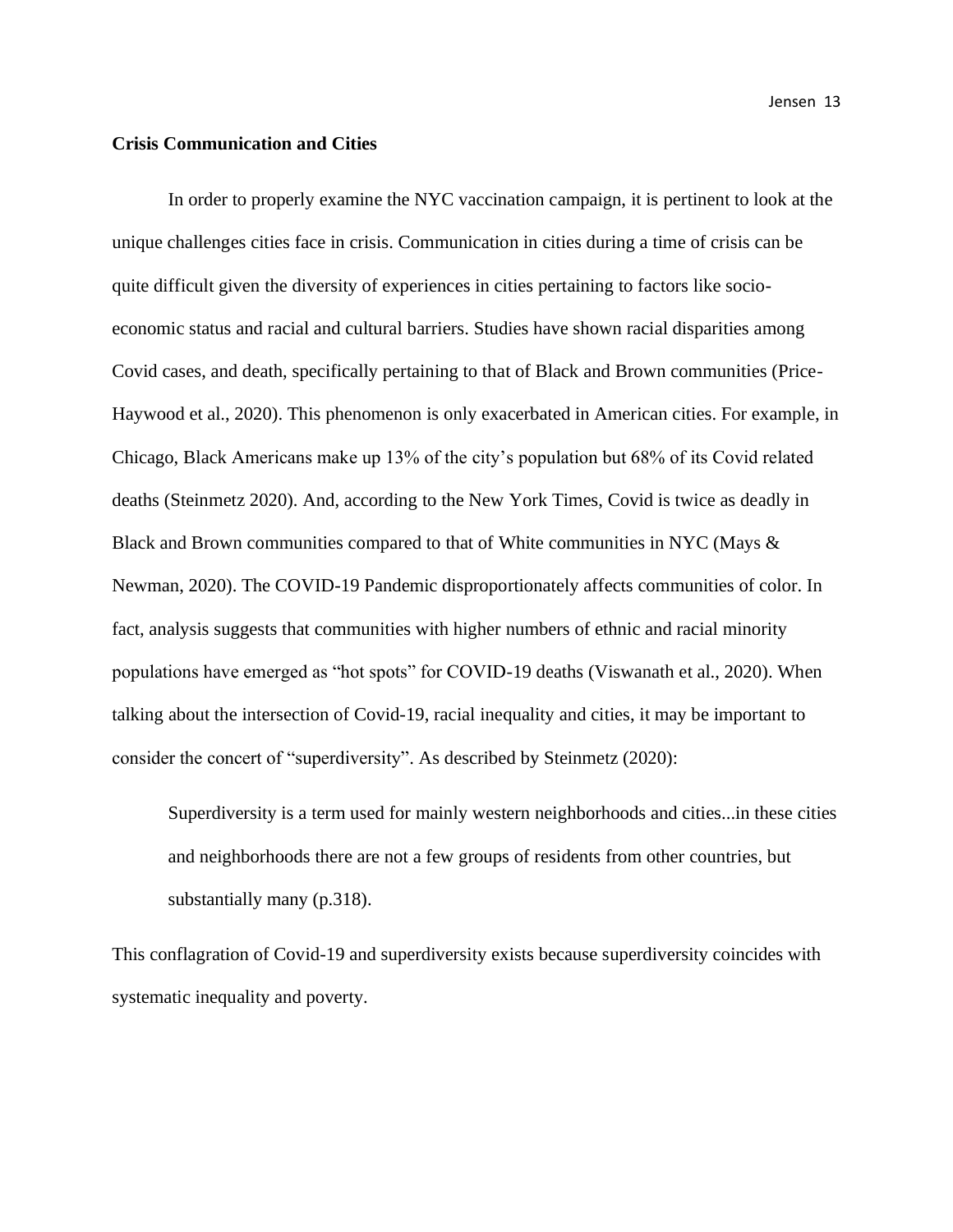This inequality is the result of several different barriers that act as hurdles in communication between local governments and their citizens. Communication inequality is defined by Taylor-Clark et al (2007) as:

Differences in communities' abilities to access, process, and utilize health information, likely leading to increased barriers facing socio-economically vulnerable individuals and groups (p. 166).

One major barrier to consider is that of linguistic differences, especially in a city like New York where there are an estimated 800 languages spoken (Roberts, 2010). There are 25 million people in the US with limited English proficiency (Oretega et al., 2020). This lack of access to proper health communication informs understandings of the pandemic and as a result heath behaviors and personal efficacy, like getting vaccinated. In NYC it is estimated that 44% of Spanish speakers have limited English proficiency and the group also disproportionately represents NYC's Covid deaths (Oretega et al., 2020). While it is important to remember linguistic barriers, simply directly translating messages will only have a limited effect. It must address the different levels of access that often affect these communities (Oretega et al., 2020). Our social and cultural understandings both directly and indirectly affect our levels of awareness in public health crises and communication. Effective health messaging must take this into consideration (Viswanath et al., 2020).

There are several steps that can be taken to mitigate the inequality in health communication. The first of which concerns directly targeting at-risk populations (Noar et al., 2020). When designing a communication campaign, messaging must shape models around different racial, ethnic, cultural and linguistic communities (Mheidly & Fares, 2020). According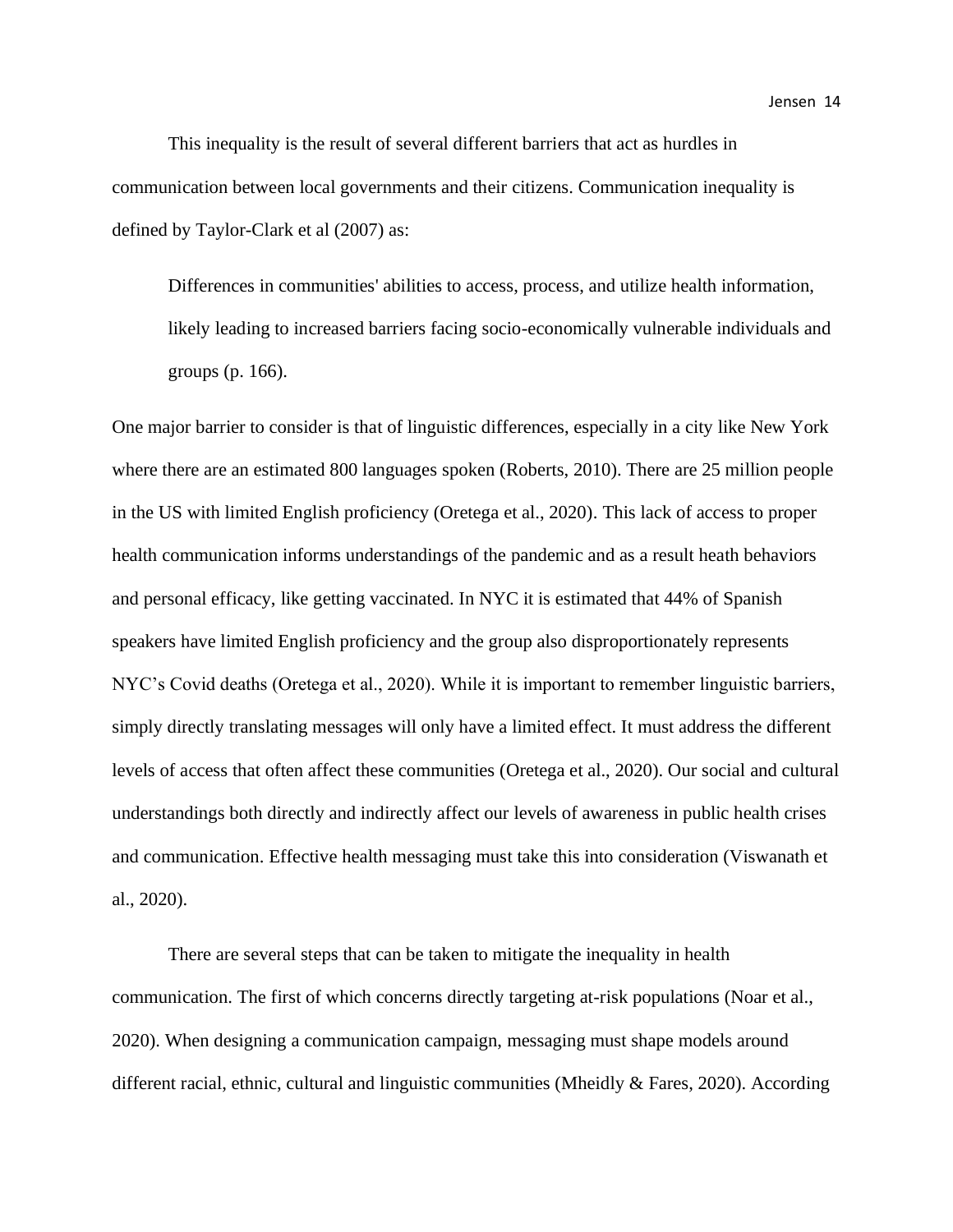to the PEN 3 Model, effective health communication must account for cultural identity, cultural empowerment, relationships and expectations (Airhihenbuwa et al., 2020). Especially when considering "Risk perception was also shaped by factors that altered acceptability of risk in the minds of different audiences..." (Malecki et al., 2020). Also, studies have shown that female leadership and styles of communication are shown to be more effective (Steinmetz, 2020). This is in addition to placing a greater emphasis on community building to target more collectivist communities (Gorska et al., 2021). Appealing to cultural logic (Airhihenbuwa et al., 2020) is very relevant to messaging in Covid vaccine communication and will be further elaborated on later.

#### **Collective Action vs Personal Health Risks**

There are conflicting findings or evidence-based recommendations when looking at collective action versus perceived need/risk and what is more effective in encouraging positive health behaviors in a public health campaign. As previously established by Finset et al. (2020) effective health behavior change can be promoted through collective action. Promoting collective action means messaging which emphasizes community gain, like seeing loved ones again, or protecting those in your community in order to incentivize health behavior changes. However, Motta et al. (2020) measured effectiveness of health communication across three frames: personal health risks, economic costs and collective public health consequences. In their analysis, they found that for those who are vaccine hesitant, appealing to the idea of collective health has limited effect. This is supported by Bahri and Merlero (2017) who suggest that in health communication the individual's concern is their own personal safety.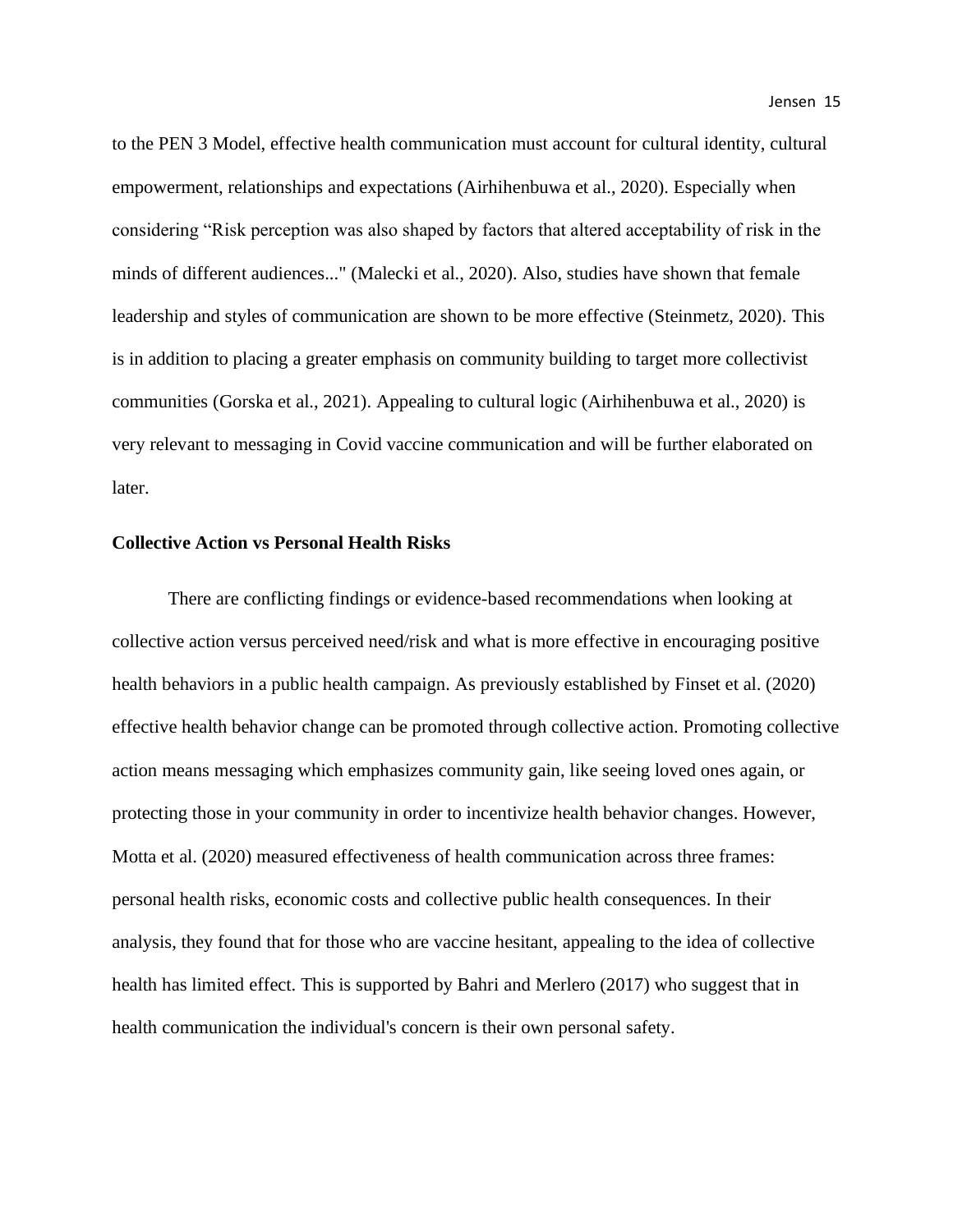Airhihenbuwa et al. (2020) argues against this concept of placing greater emphasis on individual risk. While advocating for, at minimum, a tandem approach of messaging. Airhihenbuwa then goes on to suggest that because the pandemic cannot be fully understood in terms of personal risk, messaging appealing to personal risk does not create a full picture of the pandemic. Behavioral messaging is more likely to motivate when directly engaging with the voices of those bearing the heaviest burden during the pandemic. This supports Finnegan et al. (2018) who emphasized the importance of storytelling and first-person narration. Airhihenbuwa et al. (2020) also suggests that appeals to individual risk are culturally privileged over community risk. Many Americans, especially those living in a city like NYC, do not have the luxury to focus only on their own health risks because of tight living quarters and less personal space to space distance. Furthermore, research on health disparities related to antiracism supports the idea of collective action messaging because this emphasizes the concept of "risk environment" as shaping personal efficacy and perceived need. Also, perceived need frames place the burden on the individual rather than the society and context in which the pandemic is occurring.

When looking at appeals in messaging one ought to look at the gain frame. As described by Gerend and Shepherd (2007), this concept concerns framing a choice or outcome, in this case getting the vaccine, in terms of what can be gained, or on the other hand, lost. A key component to these frames is the tendency to focus on immediate versus distant consequences (Penta  $\&$ Baban, 2017). This can be contextualized in our current vaccine debate through personal and collective consequences. According to Gantiva et al. (2021), gain frame messaging seems to have a stronger effect on intention to adopt behaviors, while loss frame shapes one's understanding of "perceived need". However, both are necessary to spark behavioral change.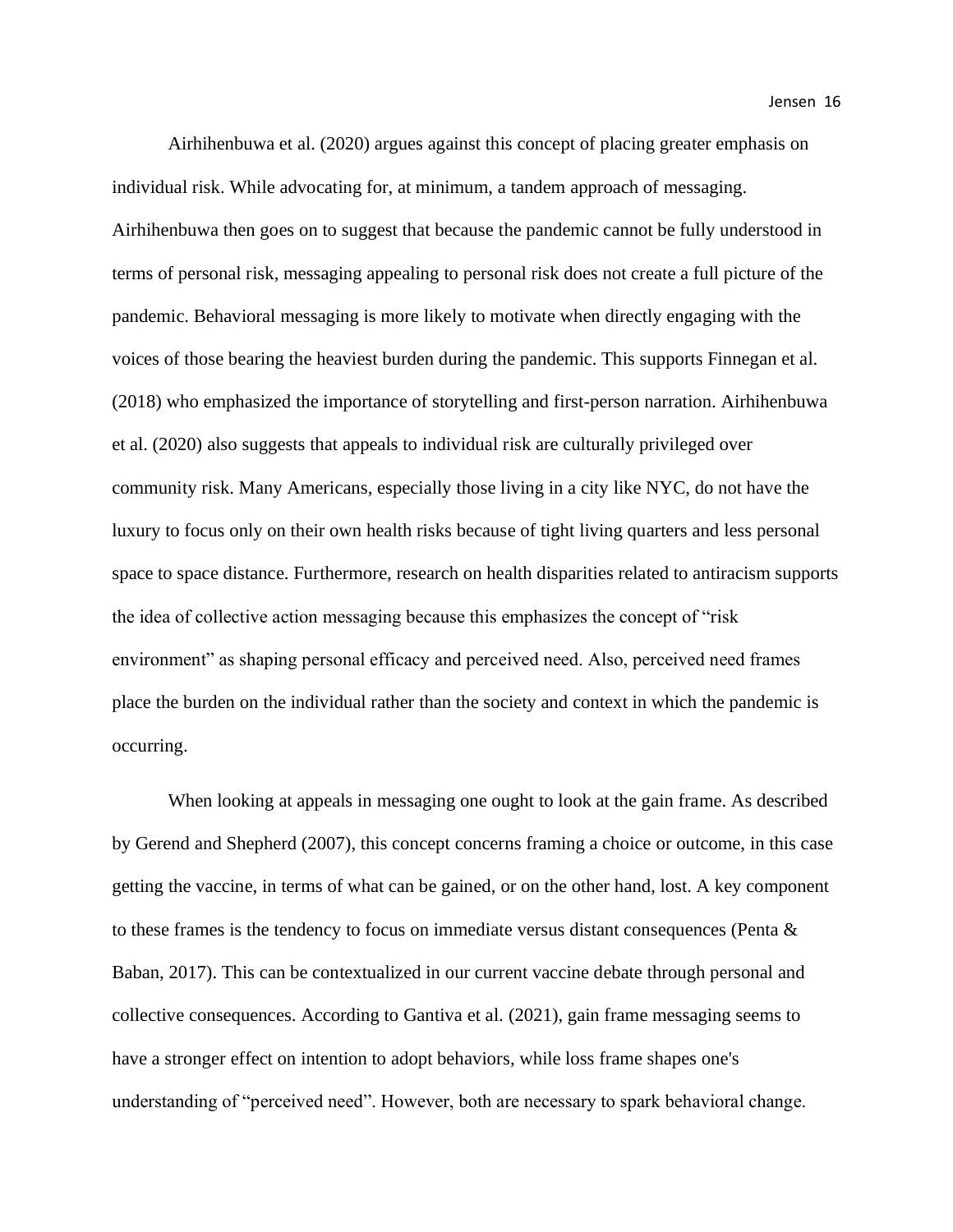Gantiva et al. (2021) argues that if the goal of media is to slow the spread of Covid, through a change in health behaviors, it is more beneficial to appeal to gain frames. On the other hand, if you want to change risk perception, it is more effective to appeal to loss frames. However, the study is rounded out by suggesting that gain frames are overall more effective. Conversely, in measuring the effectiveness of gain versus loss frames, Penta and Baban (2017) found that loss frames were shown to be more effective as "present-minded participants": Meaning those who place a greater emphasis on personal need opposed to collective action.

#### **Research Questions**

The purpose of this paper is to gain a better understanding of New York City's Vaccine Communication and the frames used to encourage vaccination. By the conclusion of this research paper, the following questions should be answered:

R1: What are the rhetorical frameworks used by NYC Health Covid Vaccination Campaign's video media related artifacts?

R2: What strategies are being used by NYC Health to communicate these frames?

R3: How do these strategies and frames inform thematic takeaways from the campaign?

Hypothesis: NYC Health will implore frames that emphasize personal risk and logic-based reasoning to motivate vaccination. This will be done through clear and consistent communication about the knowns and unknown of vaccination. This will create a thematic takeaway of increased evaluated risk in the audience.

#### **Results**

#### **Finding #1 NYC Health Frames Vaccination as the Ability to See Loved Ones**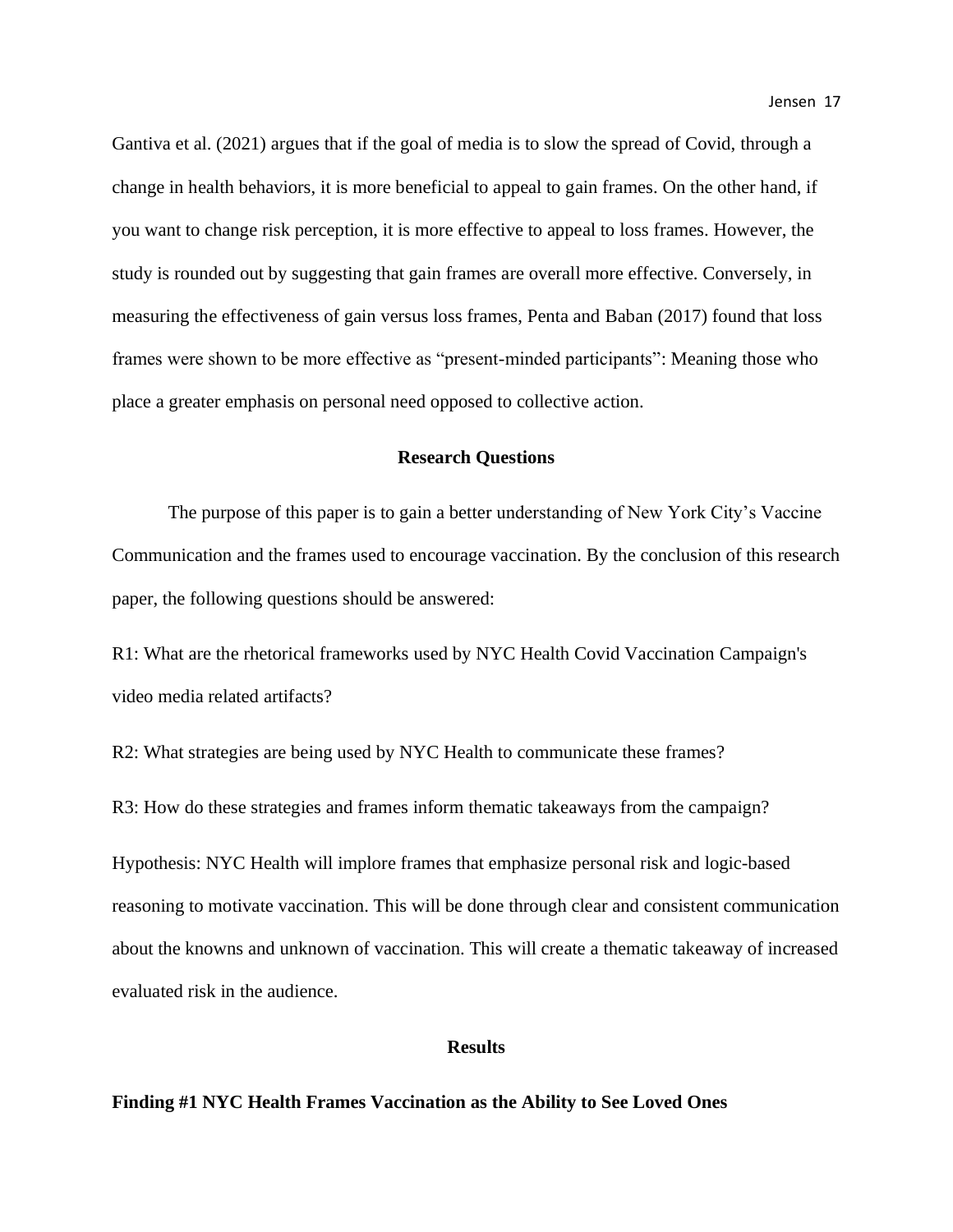NYC Health attempts to build personal efficacy by framing vaccination as health behavior change that allows one to physically interact with their loved ones again. This theme was referenced over 35 times, making it among the most prevalent in the data. There were three frames that emerged from this when sensitizing the data alongside this theme: 1) Gain Frame and Incentivization, 2) Sensatory Empathy and 3) Appeals to Collective Action.

# **Gain Frame and Incentivization**

Gain frames, as established by Gerend and Shepherd (2007), aims to incentivize engagement with positive health behaviors (like getting vaccinated) with what is to be gained (like the ability to see extended family and friends). In several video excerpts, we see the gain frame as a tool to invoke the emotional and social factors of vaccination in order to motivate behavior:

"And that's why I'm looking forward for the family to get together again." [Video #29, Why I Got Vaccinated – Staff Stories V.2]

"So being able to get the vaccine made me feel safe and finally able to get some hugs from my family and friends who are also vaccinated." [Video #29, Why I Got Vaccinated – Staff Stories V.2]

"I wanted to spend time with family and friends." [Video #17, Why I Got Vaccinated-Staff Stories V.3]

"And it limited our freedom to do the things we love, such as spending time with family and friends. But we now have the power to regain control." [Video #40, Get Vaccinated Older New Yorkers- DOHMH and DFTA]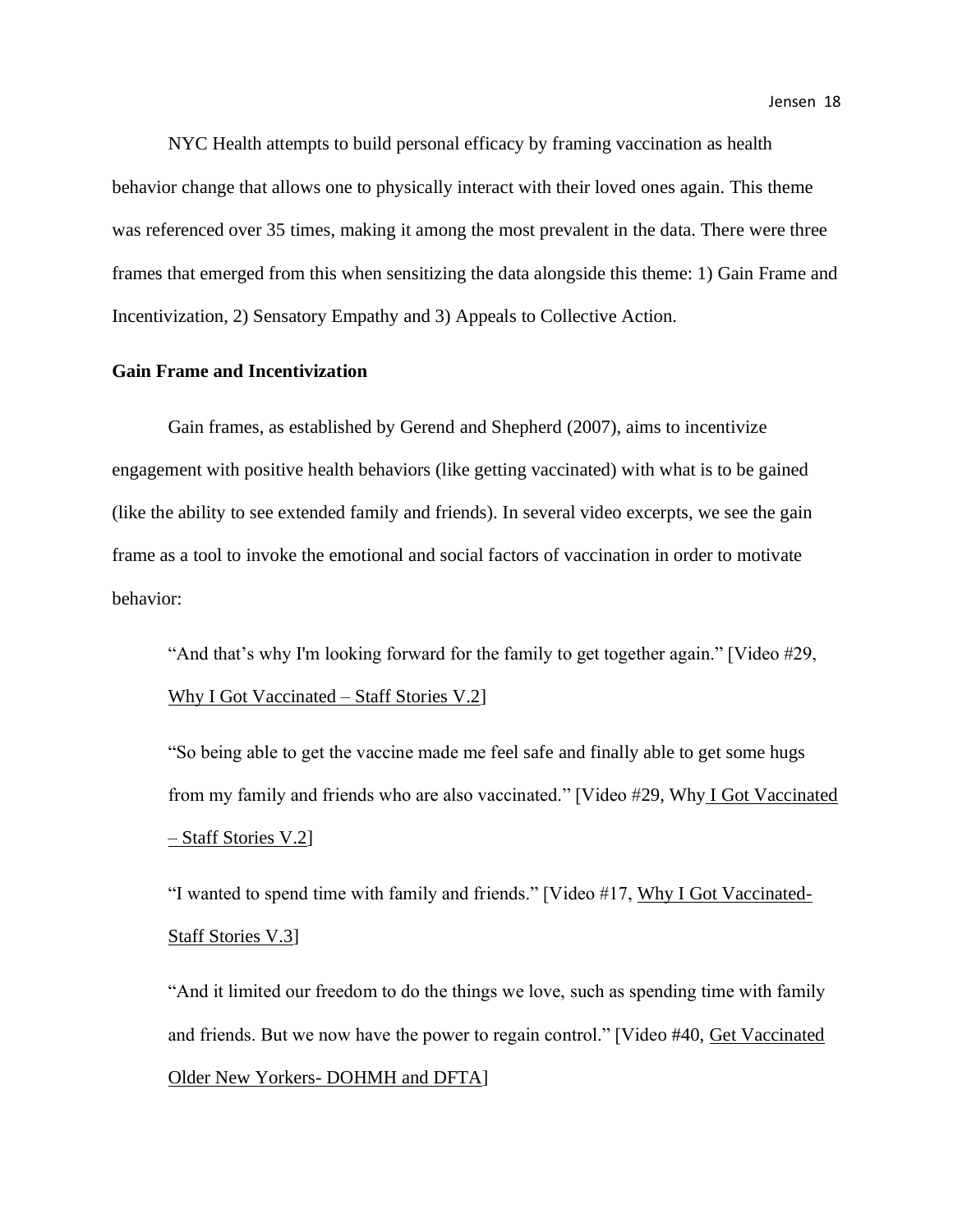"...get us back to moments of joy and seeing our family and friends." [Video #43, Joys of Life (:15)]

"The reason I got my vaccine was for family. I wanted to be able to gather my two daughters, six and four, with my mom." [Video #29, Why I Got Vaccinated – Staff Stories V.2]

The idea of positioning one's ability to see their family again as an incentive to vaccination is reflected in the literature. Specifically in terms of gain frame. In this case the "gain" in question is one's ability to see their family again. Here, we see not the encouraged behavior (getting vaccinated) being incentivized, but instead an outcome of the behavior (seeing loved ones again). This theme of loved ones again also activates the gain frame in terms of its immediacy. Not present in these data are references to tangible incentives. Despite offering \$100 to New Yorkers who vaccinate their children, this was only referenced once. Again, this is supported by the literature, which suggests that economic frames have a rather limited scope of influence (Motta et al., 2020)

Language used by NYC Health, as displayed in the examples above, purposefully establish seeing loved ones as something you can do safely after vaccination. Using phrases like "get us back", "looking forward" and "regain control" imply a change in behaviors following vaccination. As a result, one may infer that this frame appeals to those with a relatively high level of trust in healthcare. Their language infers that the behavior of social distancing was already being practiced. Those who are already practicing social distancing likely have a corresponding level of trust with governmental-health bodies (Bakkera et al., 2020). These findings suggest that this frame targets those who believe in the threat posed by Covid-19 but for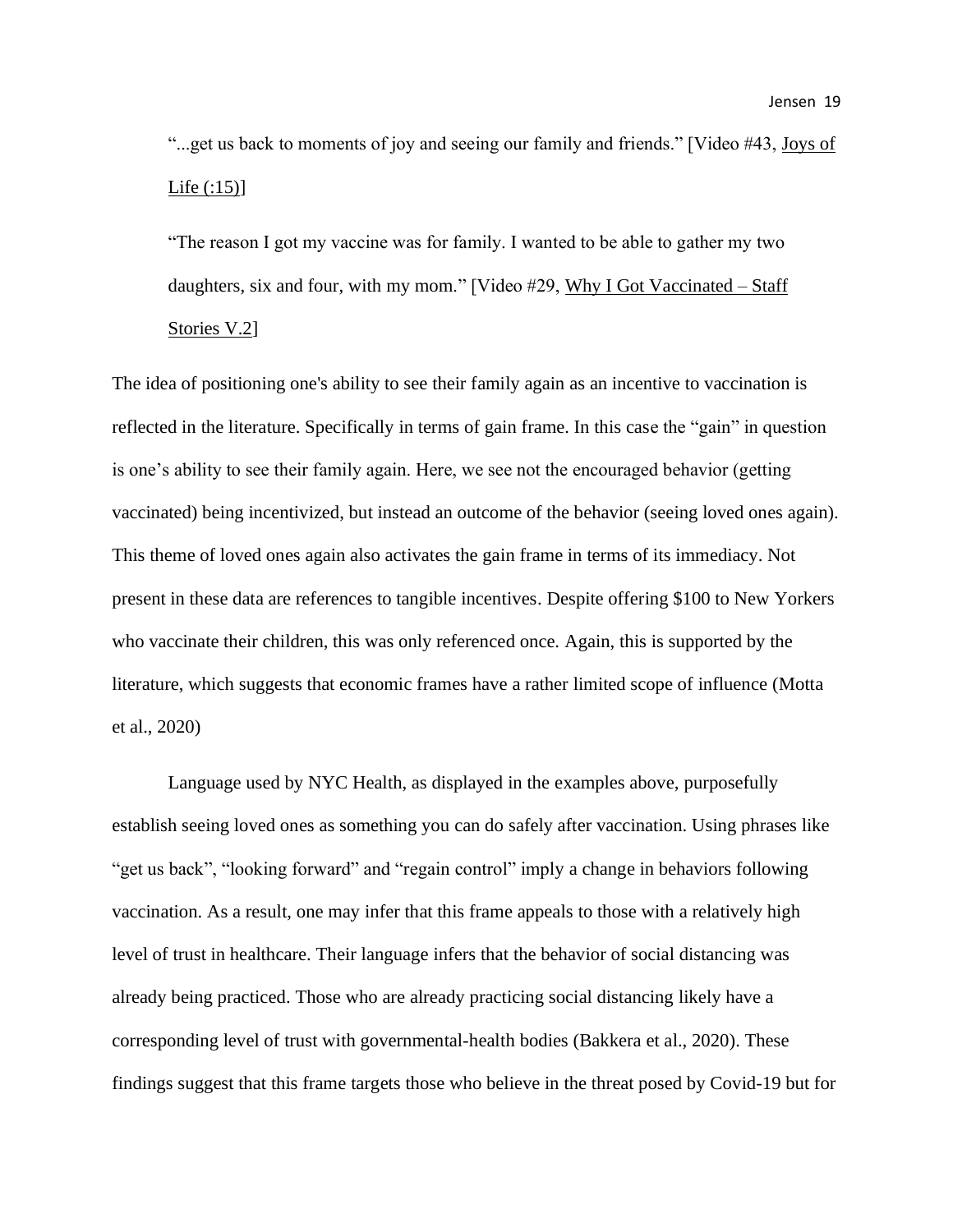whatever reason are hesitant toward vaccination. The reason behind the hesitancy is subjective to the individual, thereby challenging to tackle individually. This frame combats this in bypassing one's perceived level of risk in vaccination by appeal to an emotional response. This concept of emotional appeals trumping logic is reflected in the literature (Wen et al., 2020).

#### **Sensatory Empathy**

However, the theme of seeing loved ones can also be used to target those who personally have a low level of perceived "personal risk" and trust with healthcare (Motta et al., 2020). NYC Health attempted to empathize with one's sense of loneliness during the pandemic. Despite one's own willingness (or lack thereof) to engage in positive health behavior changes (like social distancing or vaccination) everyone living in New York City has seen a change in social patterns as a result of the pandemic. NYC Health sought to empathize with this sense of loneliness in order to better conceptualize vaccination. This was done through emphasizing human touch, something we have been socialized to regard as a "risk behavior" (Wen et al., 2020). Empathy works as a means of swaying personal efficacy by targeting anxiety or depression relating to the pandemic (Finset, 2020). This is a means of motivation that can be impactful because it demonstrates concern and impact of the situation (Finset, 2020). Below are some examples that suggest the activation of an emotional response, enforced through the concept of physical touch.

"I want to hug my parents. I miss them. I know we all miss our family members and the contact that we have with them, and I really can't wait to hug them again" [Video #53, Health Staff Share Their Reasons for Getting the COVID-19 Vaccine (Part 2)]

"I want to take my wife dancing" [Video #53, Health Staff Share Their Reasons for Getting the COVID-19 Vaccine (Part 2)]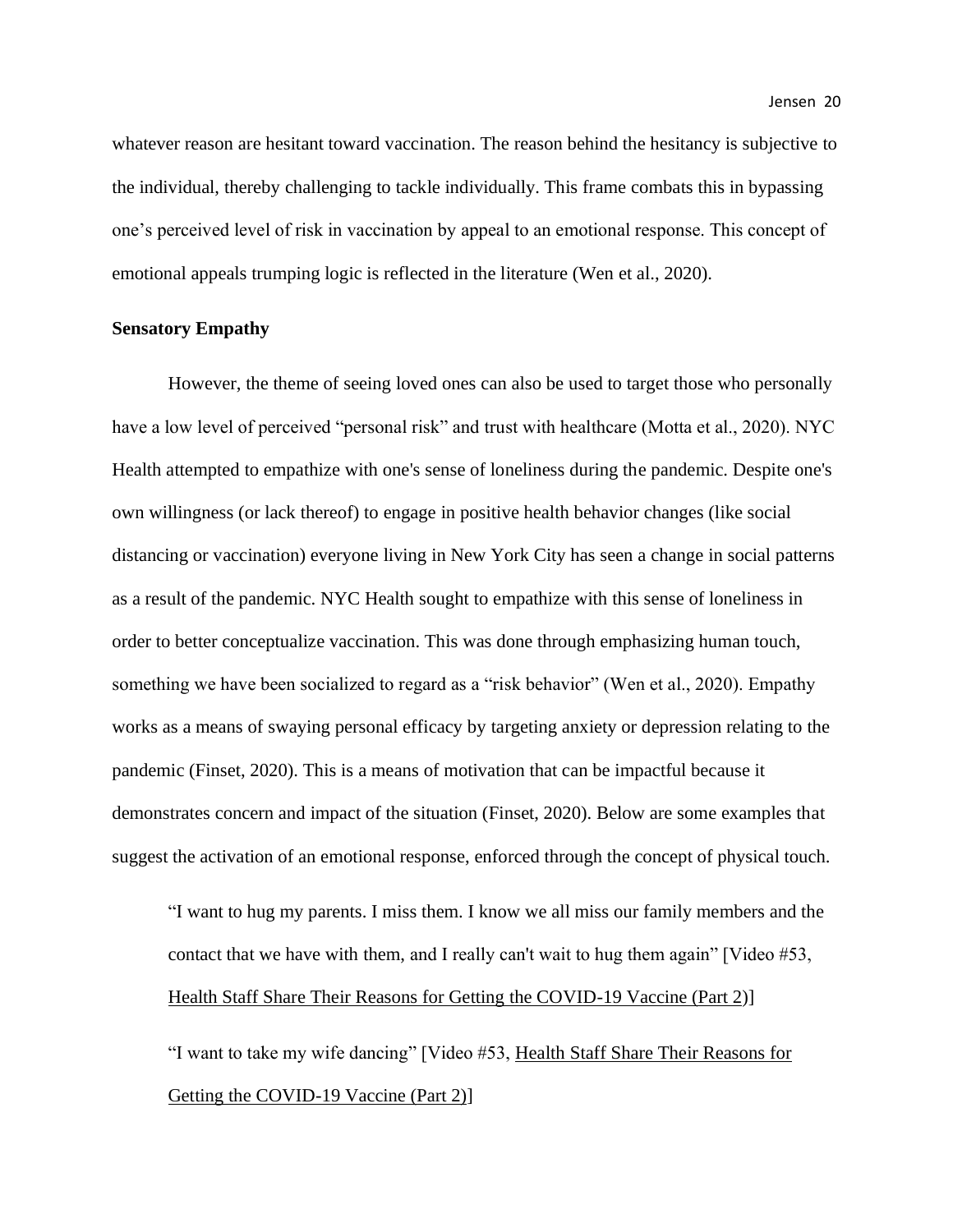"I could go home and kiss mama, and I could run in and grab my grandkids and kiss them." [Video #10, Community Vaccine Stories- Brooklyn]

"I honestly did it to feel free… free to hug my mom, free to hug my sister, free to hug my children and my neighbors, even able to give my mother-in-law a big kiss. Even though she doesn't want one." [Video #36, Community Provider's COVID-19 Vaccine- V.2]

#### Appeals to Collective Action

In turn, framing vaccination as the ability to see loved ones again is particularly notable because of its tandem appeals to collective action. A textual analysis of video media pertaining to this vaccination campaign suggest NYC favors appeals to collective action over that of personal risk. Appeals to collective action are categorized by their emphasis on positive emotions and the desire to return to more personal interaction (Wen et al., 2020). Such appeals can be beneficial as research suggests those who received collective appeals to action felt better equipped to deal with a crisis (Bakkera at al., 2020) Loss frames, an equal component of this theory, have been shown to be more effective in increasing one's sense of personal risk.

However, appeals to both personal risk and loss frames may have been avoided as they tend to fall on deaf ears, given the audience they target (Penta & Baban, 2017). This is especially in the case of young people. Because younger people are less likely to get seriously ill from Covid, personal risk is relatively lower in this demographic. This is linked to lower personal efficacy as it pertains to willingness to engage in health behavior changes (Airhihenbuwa et al., 2020). As a result, research suggests it may not be beneficial to appeal to what can be personally lost for this younger demographic. Thus, we see the collective appeal of seeing loved ones again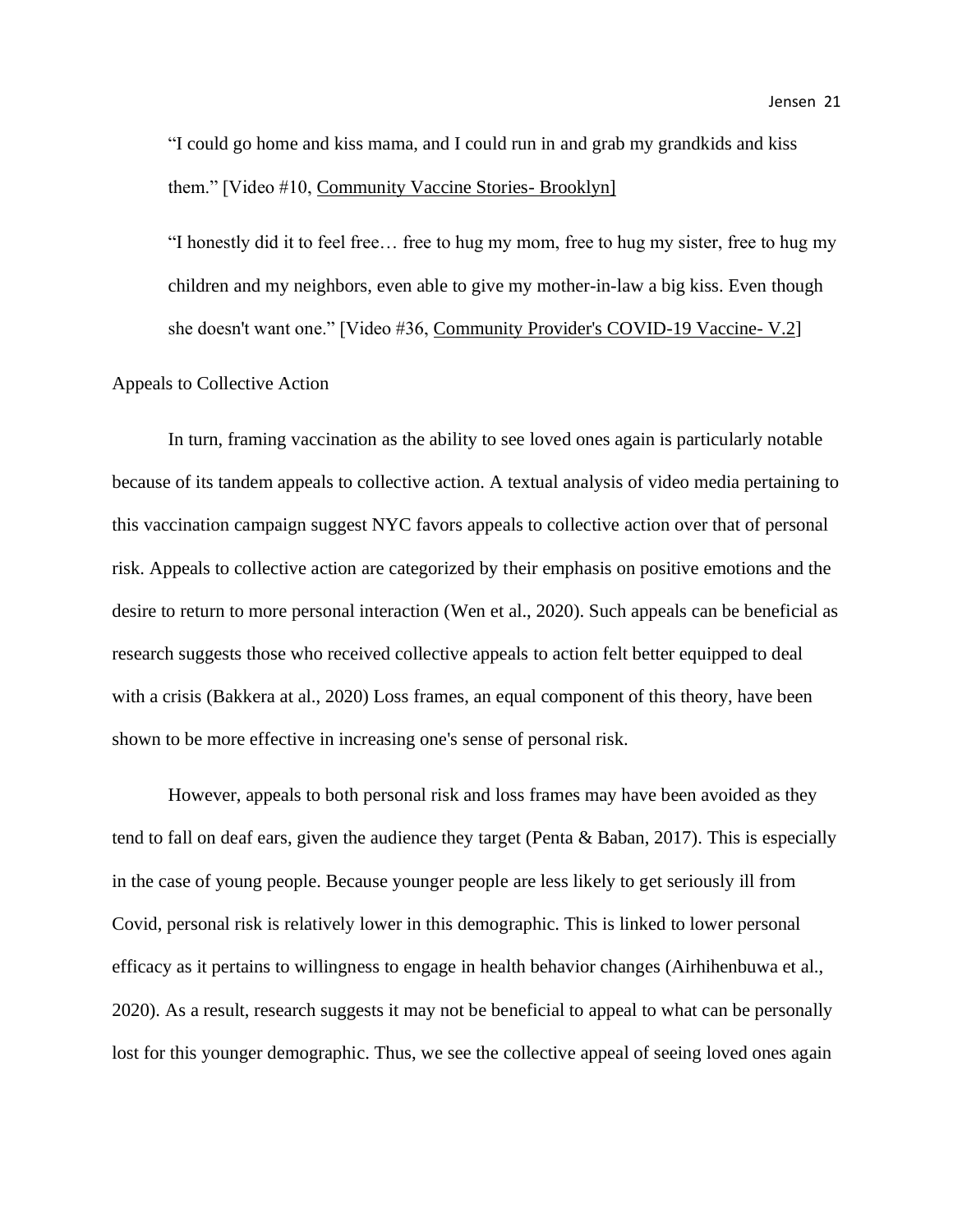to motivate vaccination. The "gain" in question is protection granted to our loved ones through collective action. This frame is displayed in the quotes below:

"I want to protect my family, so they don't get infected" [Video #27, Youth Vaccine Stories- West Bronx and Jackson Heights, Queens]

"So I would encourage everyone, if they can, to go and help protect your neighbors, friends and family by getting themselves vaccinated." [Video #29, Why I Got Vaccinated – Staff Stories V.2]

"I want to protect my family, our community and other New Yorkers against COVID-19" [Video #37, Easterling COVID-19 Vaccine Facts]

"While I'm grateful for the protection that it offers me - like so many others who have been vaccinated, I was thinking about what it means for my loved ones as well." [Video #50, Chokshi: Why I Got Vaccinated]

"I have a friend who is 77 years old, and I haven't seen him for over a year. I wanted to see him, and I wanted to protect him." [Video #52, NYC Health Staff Share Their Reasons for Getting the COVID-19 Vaccine (Part 1)]

Because those who are vaccine hesitant lack an established trust and closeness with healthcare and government. Appealing to the collective action of keeping your family safe will have a greater chance of building efficacy in those who lack closeness to credible spokespeople and media sources. It is important to note that the concepts of sensatory empathy and collective action are not subcategories of the gain frame. However, they are interrelated and at times, work in tandem with gain frames in order to achieve desired results.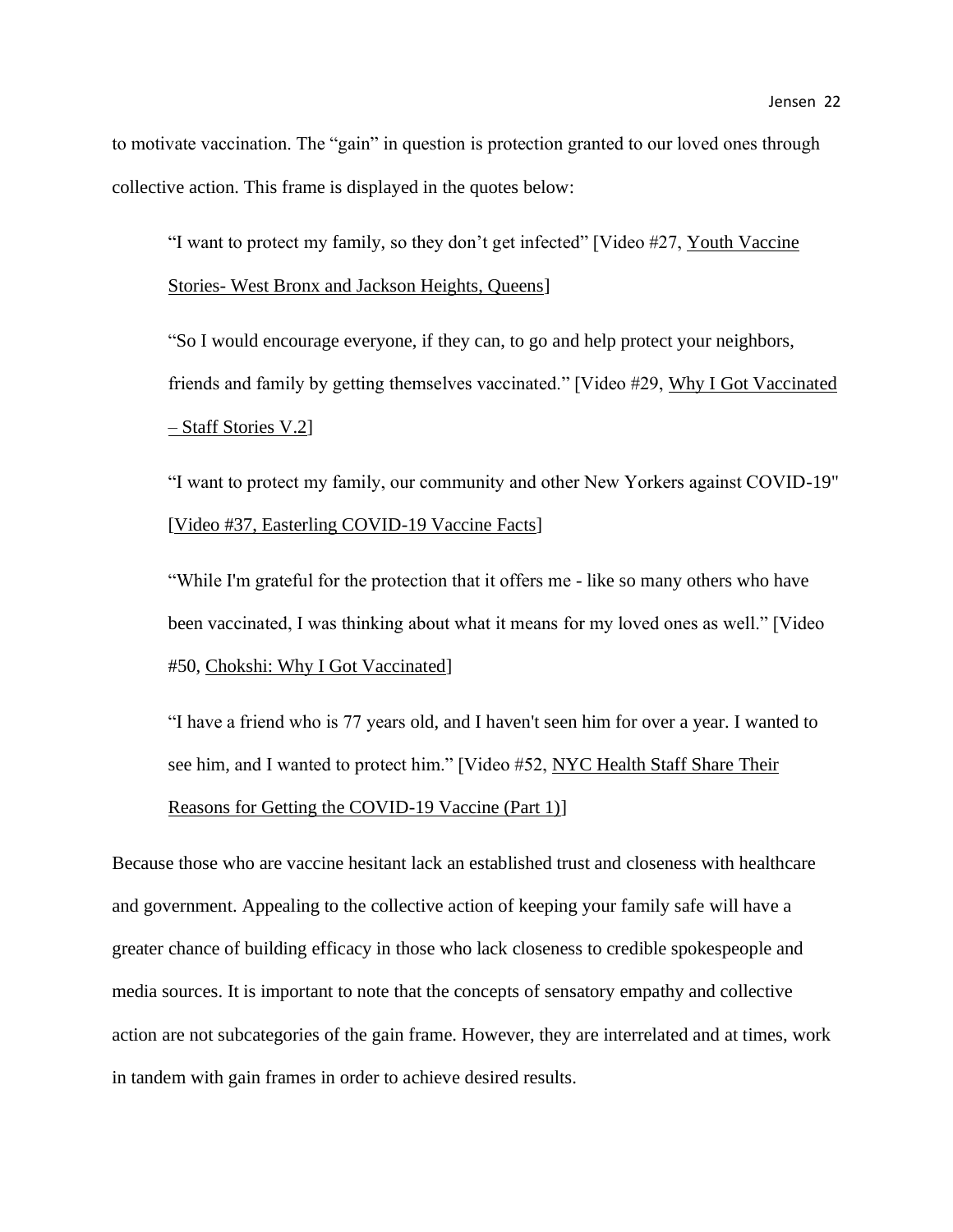#### **Finding #2 Fear, Agency, and Storytelling**

NYC Health attempts to de stigmatizing vaccination by shifting the narrative of the campaign from that of governmental-health bodies, in favor of the more accessible story telling approach. This is supported by NYC Health's emphasis on first-person narrative and personal agency as a means of targeting the fear surrounding vaccination. NYC Health aimed to reduce the fear surrounding vaccination by tackling three separate areas of concern: (1) anxiety over vaccine side effects, (2) the politicization of vaccination and (3) a lack of trust in healthcare

#### **Anxiety over Side Effects and First-Person Narratives**

The underlying messaging produced by NYC Health suggest a public hesitancy towards vaccination born from a fear of side effects. This is an inferable conclusion given that many young people are already hesitant to get the vaccine given a low perceived level of personal risk of contradicting Covid (Wen et al., 2020). In other words, the fear of side effects has a greater effect on personal efficacy compared to that of contracting Covid, in this demographic. In order to target this particular group of vaccine hesitant New Yorkers, NYC Health frames the vaccine's possible side effects as non-existent to mild, compared to the sense of safety it grants. In the examples below, you can see that the vaccine is framed as a positive health behavior that is easy to engage with, it is not something that is going to affect your health, other than the protection offered.

"You know, it was very easy, very easy. Personally, I don't have the side effects." [Video #7, Community Vaccine Stories- Pastor Chris]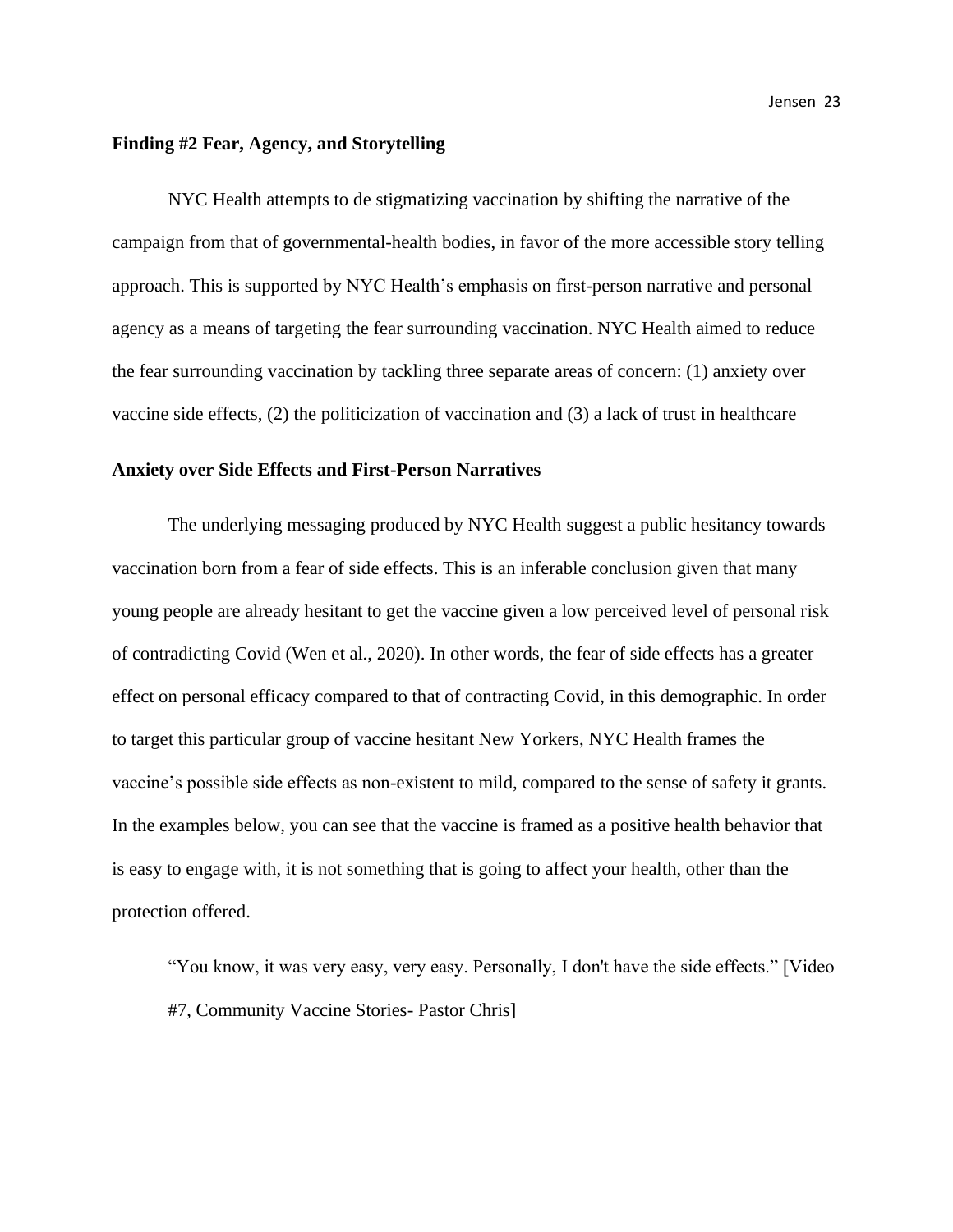"I will tell people who are afraid of getting the vaccine. Not to be, it's not worth it, because there (are) no side effects." [Video #7, Community Vaccine Stories- Pastor Chris]

"I took it, my mom took it, my dad took it. And I feel good." [Video #28, Community Vaccine Stories- West Bronx]

Current vaccine discourse suggests that fact-checking has little to no effect, if the source of that fact-checking is not already trusted by the audience (Finnegan et al., 2020). As a result, NYC Health suggests the ease of vaccination by shifting the narrative to that of the average New Yorker. Across the campaign, there were a series of videos in which "New Yorkers share their personal stories about the vaccines". In these videos, average New Yorkers are interviewed about the reason for vaccination directly after getting the shot. Here, community leaders like, students, pastors, and parents emphasize the importance of vaccination and the minimal, if any, side effects experienced.

#### **Combatting the Politicization of Vaccination with Community Pathos**

In the messaging used by NYC Health in their vaccination campaign, there was an effort to mitigate fear surrounding the vaccine. Research suggests that in a health crisis, like that of a pandemic, fear motivates one's personal likelihood to engage with health behaviors (Wen et al., 2020). In the context of this paper, if one fears the vaccine, there are less likely to get vaccinated (Finset, 2020). As a result, frames aimed at fear reduction can increase one's perception of vaccine efficacy and motivate the subsequent behavior change of vaccination (Wen et al., 2020). In the case for polarizing aspects of the vaccine that have become fodder for political pundits, personal efficacy was fostered by shifting the focus of vaccine narratives. Narrative emphasis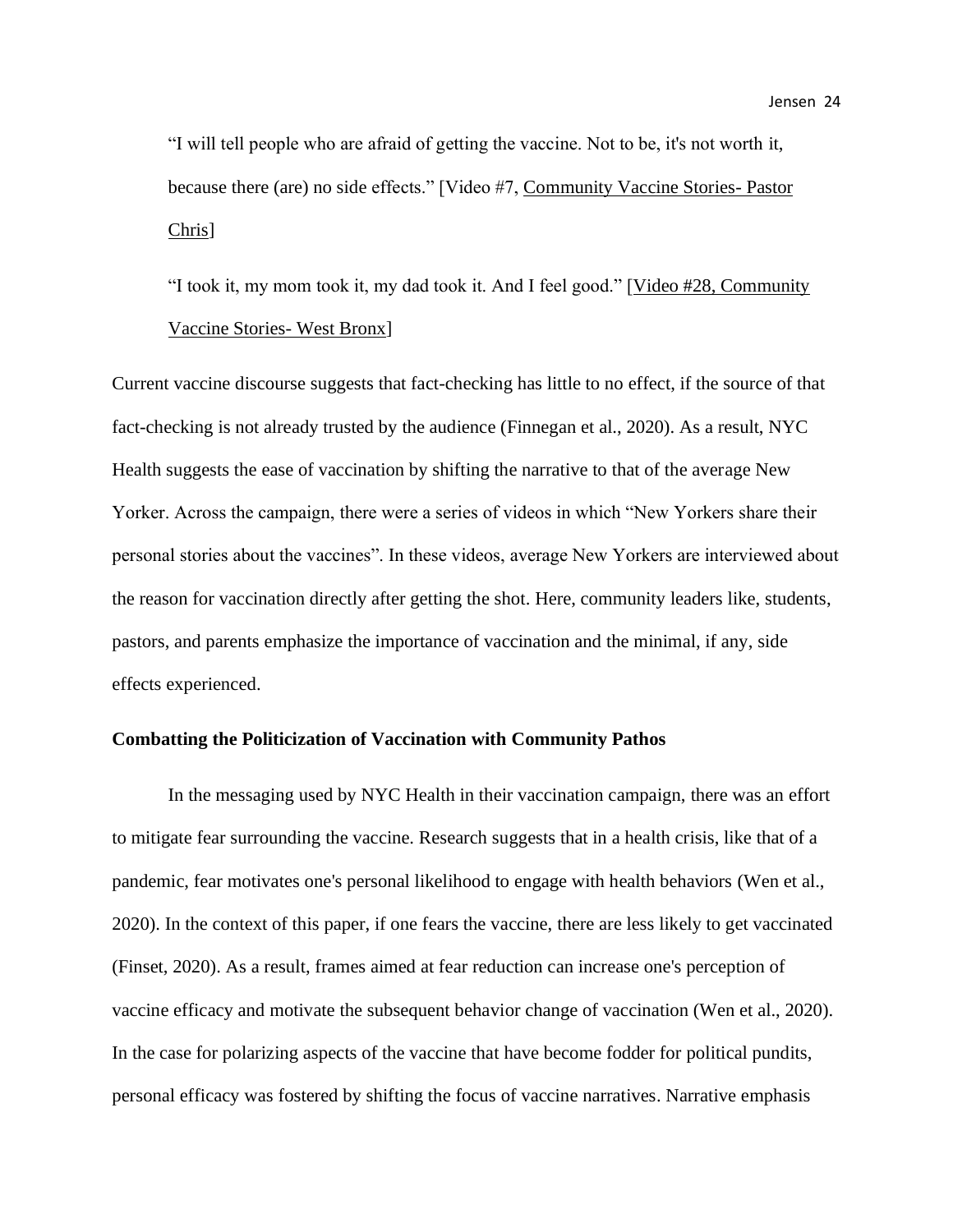shifted towards to the millions of New Yorkers who had already received the vaccine. This is displayed in some examples below (emphasized added for effect):

"Just please take your vaccination. You know **millions of people have taken it**." [Video #7, Community Vaccine Stories- Pastor Chris]

"**Join the millions of New Yorkers** who have already been safely vaccinated." [Video #40, Get Vaccinated Older New Yorkers- DOHMH and DFTA]

"**Millions** have been vaccinated safely." [Video #21, Why COVID-19 Vaccines are Safe  $(15)$ ]

"..**.trials with tens of thousands of people** of various races and ethnicities and ages." [Video #37, Easterling COVID-19 Vaccine Facts]

According to Ratzana et al. (2020) 75% of those unwilling to vaccinate claimed they wished to find out whether or not it was effect before. By positioning the vaccine as something that has already been effective in millions, they are using community trust and a means of building credibly, or ethos, in the vaccine. This shifts the narrative from that of the more politicized aspects of vaccination and healthcare discourse, towards the more easily trusted source of information, the reality of the millions who are already vaccinated. This shift in narrative makes the decision to vaccinate, one of personal choice, not political allyship. This idea of vaccination being framed a personal decision, will be touched upon further later. However, building efficacy through agency is furthered by frame in the campaign which encourages those who are vaccinated to share their own experiences. The onus of vaccination moves away from difficult to understand academic language towards the more accessible sources of your family, friends and neighbors.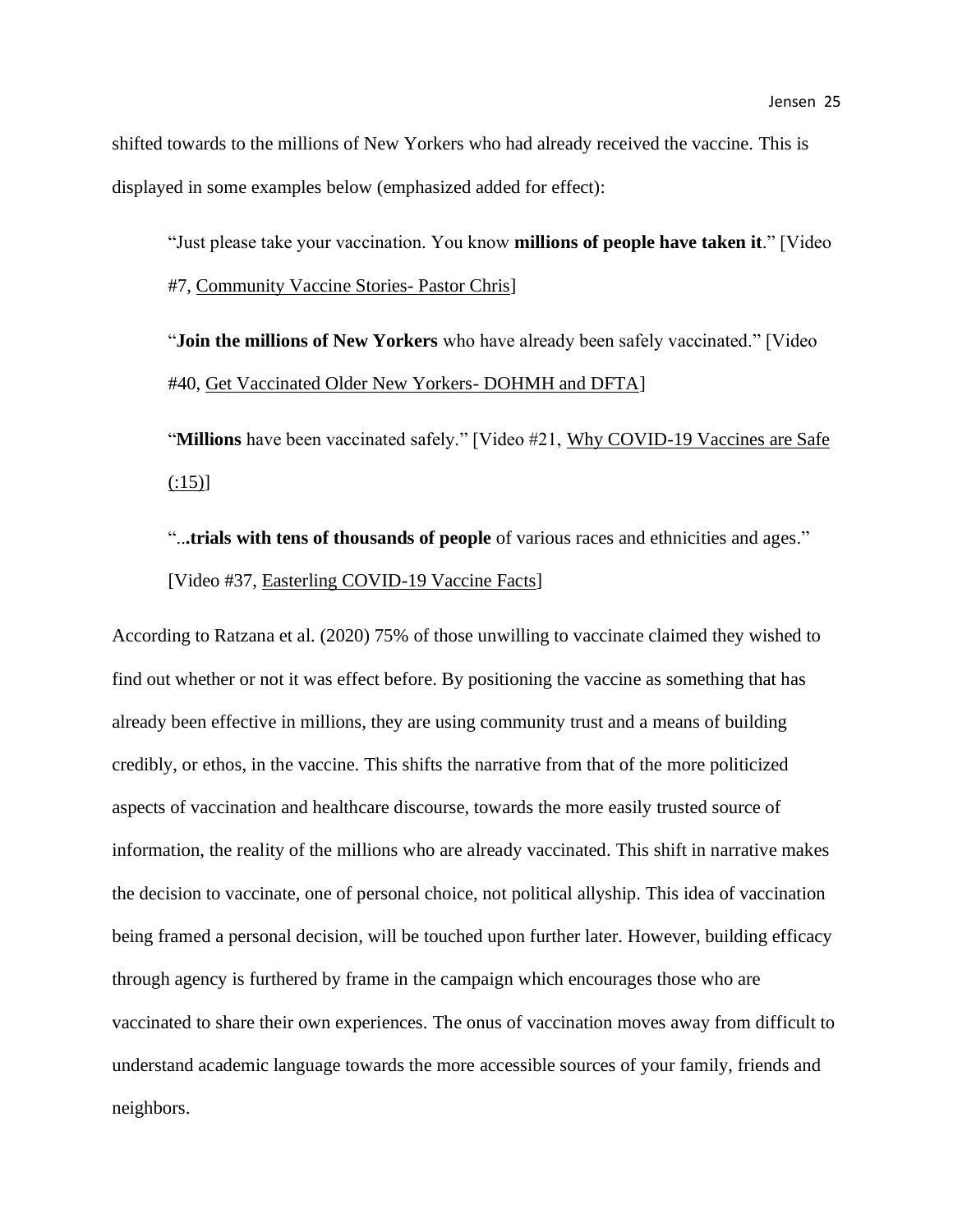#### **The Absence of Trust in Healthcare and the Use of Agency**

NYC Health attempts to mitigate concerns of our country's history of medical mistreatment by fostering a sense of agency in the public. Agency is built by shifting the narrative away from that of medical professionals and moving towards first person narratives and storytelling as a means of building efficacy. Perhaps one of the more surprising findings from coding the data was the passive language used by NYC Health in encouraging vaccination. In the examples below note vaccination is framed as a decision everyone had to make for themselves (emphasis added for effect). For example:

"**Your decision** about vaccination is a serious one, but it's also about joy." [Video #26, Don't Delay]

"It is important to me that all New Yorkers have the information they need to **make an informed decision** about getting a COVID-19 vaccine". [Video #1, Dr. Easterling COVID-19 Vaccine Equity]

"New Yorkers who **wish to get vaccinated**" [Video #57, COVID-19 Vaccine with Dr. Torian Easterling]

This language seems to imply vaccination as optional. In the examples above we see multiple references to the vaccine as a "decision". There are also explicit references to "wishing" to get vaccinated. NYC Health cannot force people to get vaccinated, but one would think they have reason to want as many people vaccinated as possible. Upon first glance, this may seem like a counterintuitive frame or position; The vaccine is being framed as something individuals must actively choose. This may open the door for many to feel empowered (Bahri & Merlero, 2017)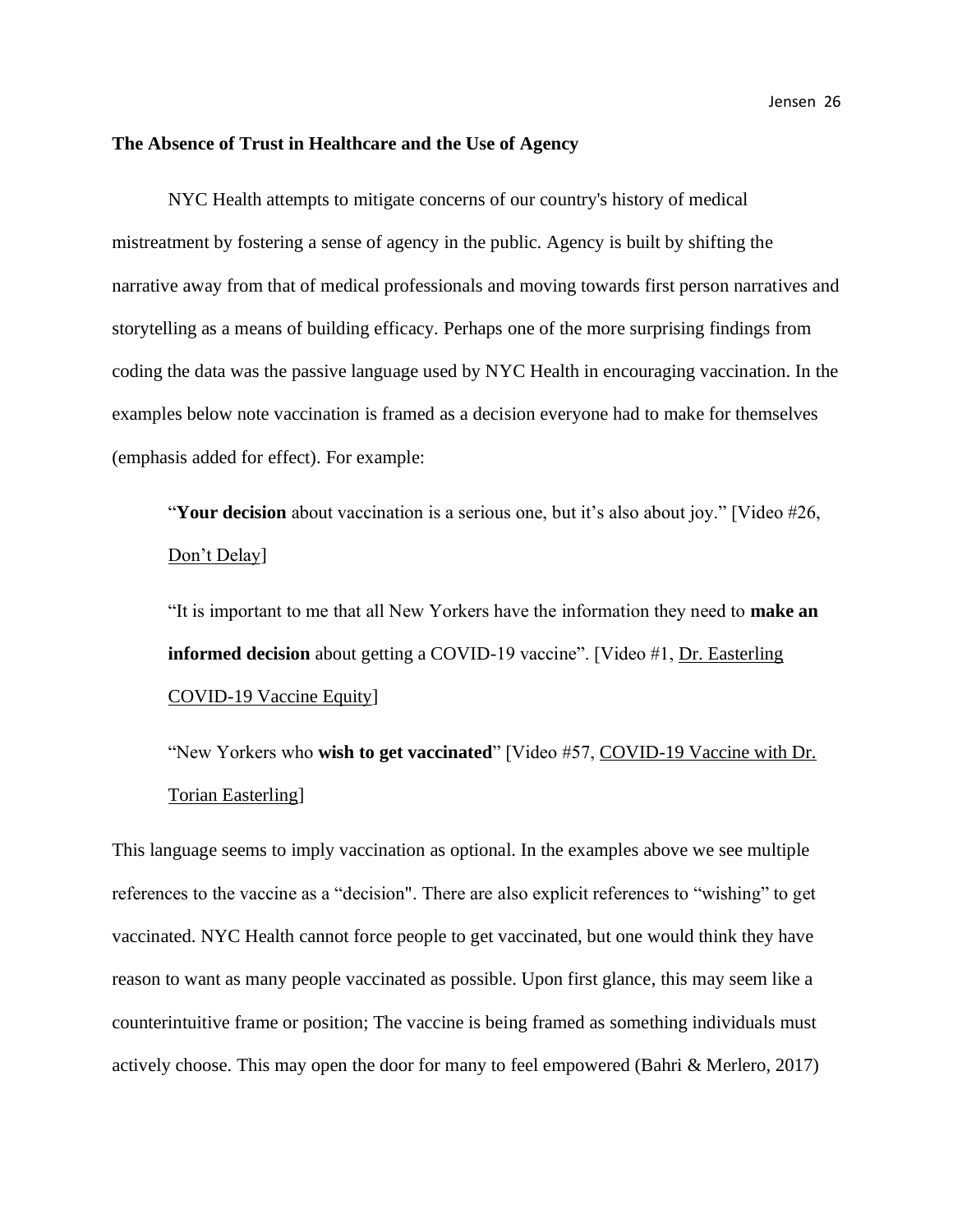enough to make the decision to get vaccinated. On the other hand, there is a risk that some will take this as permission to stay unvaccinated.

However, it is important to note that this sentiment of a "decision" is followed by encouragement to speak with someone you trust about vaccination, whether that be someone who has been vaccinated, your personal healthcare provider, or NYC Health which consistently references their website and hotline. The frame of a decision made by speaking with someone you trust, empowers those who are vaccine hesitant to seek out better informed information from a trusted source. This process could target those "fence sitters" who are fearful of the vaccine for more conceptual reason surrounding vaccine discourse such as medical freedom, by giving them the tools to come to that conclusion themselves (Finnegan et al., 2017).

#### **Finding #3 Appealing to Communities of Color**

In looking at the communities directly targeted by the campaign and how information is communicated to these groups; NYC Health directly targeted communities of color, specifically the Black community, when framing vaccination. This was done in two ways: (1) directly target communities of color, and (2) Word of Mouth Advocacy. In the second concept vaccine credibility was built by encouraging audiences to speak with trusted sources with their community.

#### **Directly Targeting At-risk Populations**

As previously stated, NYC Health operated under the assumption that for many communities of color, there is history a mistrust of our healthcare system. This is perhaps best exemplified in the quote below. This was featured Video #1, Dr. Easterling COVID-19 Vaccine Equity, starring Dr. Torian Easterling.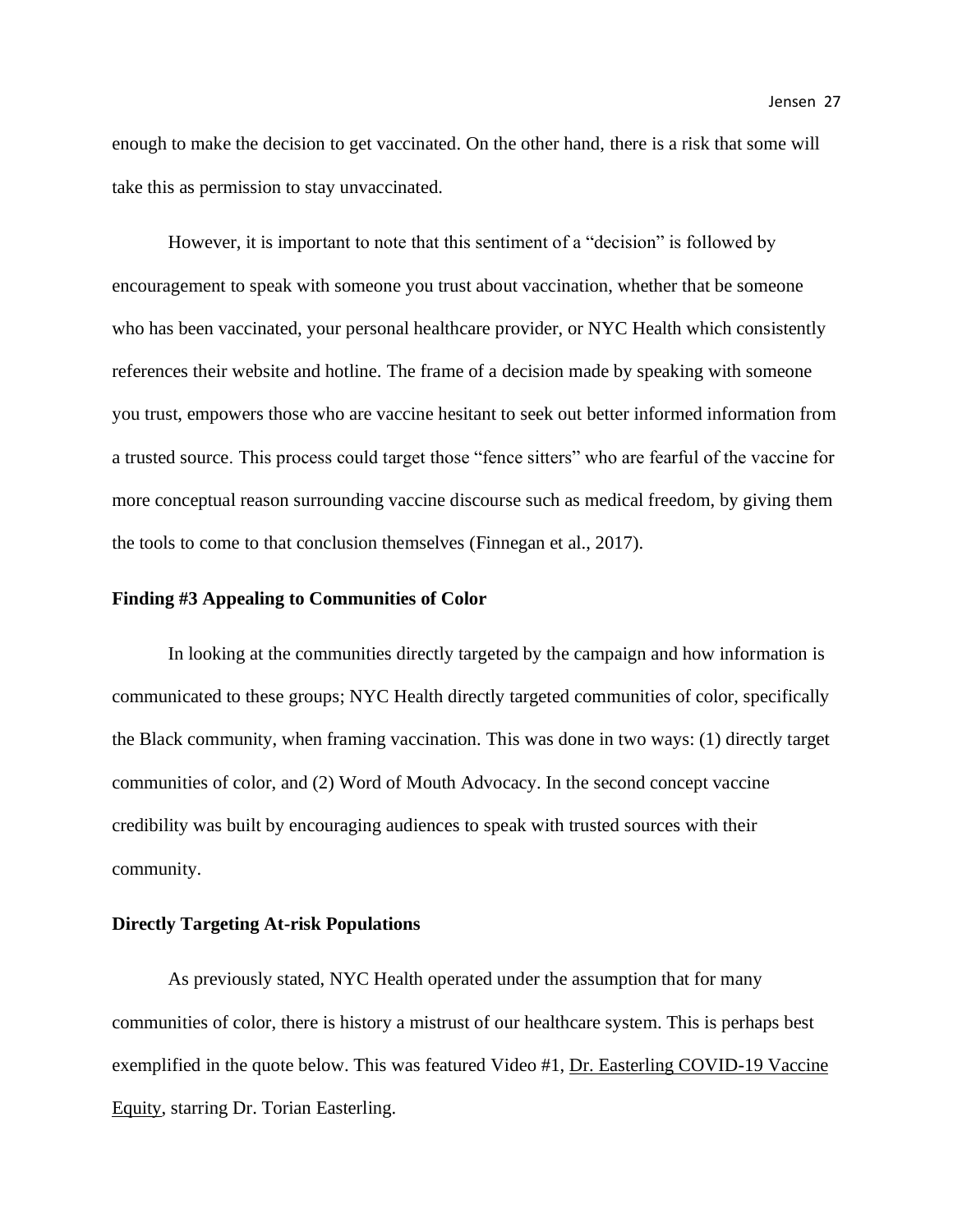Given our country's history of abuse and medical experimentation, it is difficult for many of us to trust that the government is looking out for us. It is especially difficult for communities of color and Indigenous peoples It is the duty of the NYC Health

Department and this City to earn back that trust.

In terms of data analyzed for this paper, this is arguably the closest NYC Health gets to explicitly targeting populations, unless it involves those with pre-existing conditions. This is not to say that the NYC Health Campaign does not directly target certain communities, just that this is the most explicit example.

# **Word of Mouth Advocacy**

Earlier there was discussion about the framing vaccination as an act of agency and making an "informed decision." In targeting communities of color, specifically the Black Community, the intersectionality of being a Black New Yorker is directly addressed. This works in two ways. Firstly, this appeals to logic, or logos, as a means of building personal efficacy by acknowledging history. From this, a sense agency is embedded in communities of color by encouraging word of mouth advocacy for vaccination. As suggested in the examples below:

"I have a friend who's a doctor, and she's black and she's like, listen, you better get this vaccine and I trust her." [Video #9, Community Vaccine Stories- Brooklyn V.2] "My people, my black people. I am telling you, no one is paying me to do this. Let's go out and get vaccinated." [Video #9, Community Vaccine Stories- Brooklyn V.2] "I made an informed decision as a black person." [Video #53, Health Staff Share Their Reasons for Getting the COVID-19 Vaccine (Part 2)]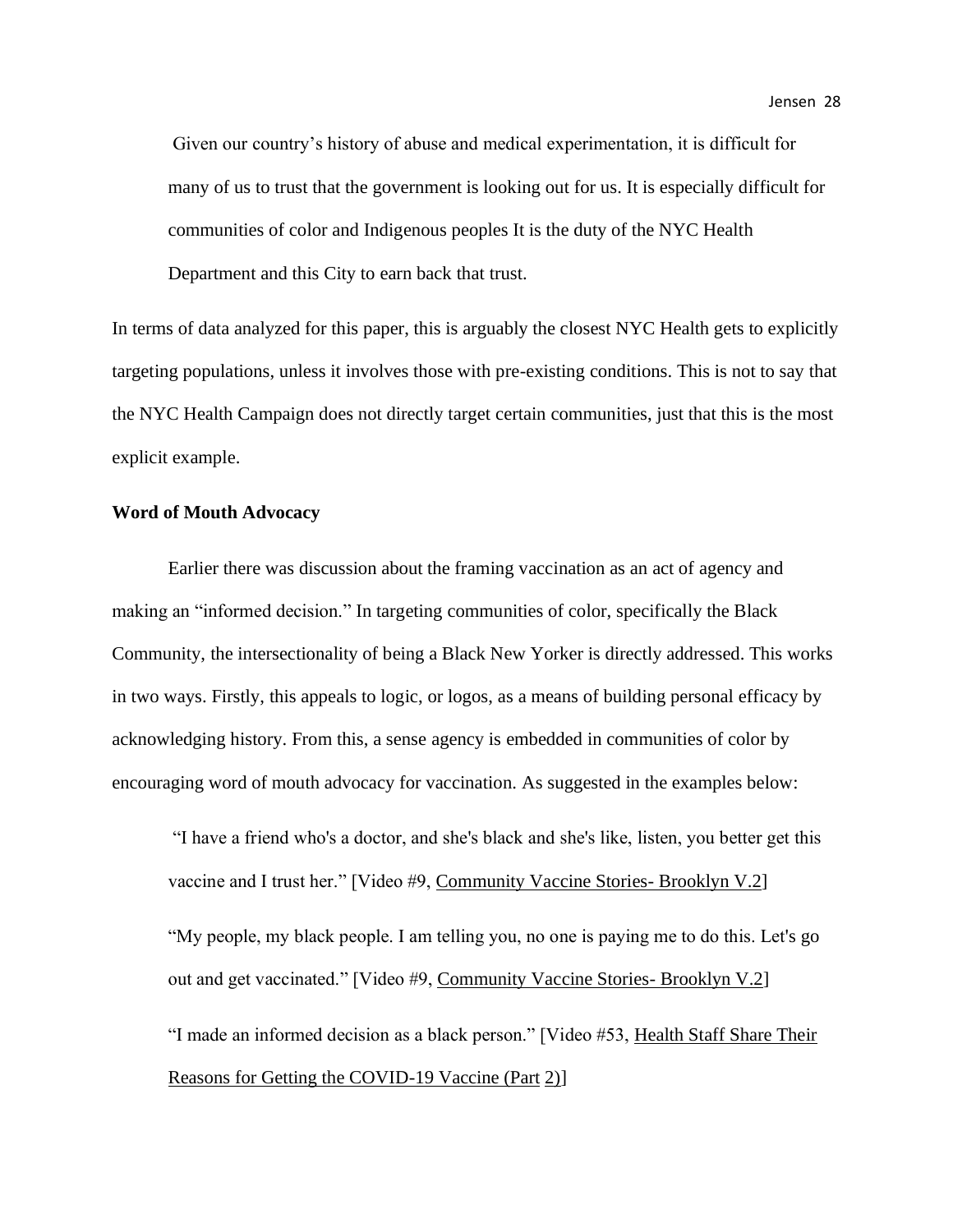Here, you can see that the language seems to suggest that Blackness adds a layer of personal reasons as to why some may be vaccine hesitant (Airhihenbuwa et al., 2020). By encouraging Black New Yorkers to share their experiences surrounding vaccination and acknowledging medical mistreatment in communities of color, NYC Health is seeking to indirectly build trust in the vaccine (Finnegan et al., 2018).

#### **Finding #4 Targeting Falsehoods and the Dissemination of Information**

NYC Health attempts to combat the current "infodemic" by targeting three key challenges in health communications: (1) information overload, (2) information Uncertainty and (3) misinformation (Vraga & Jacobsen, 2020). The relationship between media and healthcare can work to mitigate misconceptions, thereby increasing personal efficacy in accordance with framing (Vraga & Jacobsen, 2020). This activates logical appeals, but also emotional appeals born from a fear of the unknown.

#### **Information Overload**

As suggested by Mheidly and Fares (2020), media acts as a bridge between governmental-health bodies and the people. However, we also live in unprecedented times of access to media. As a result, many deal with the phenomenon known as "information overload". This can be dangerous because it decreases one's level of trust in a particular medium. However, there are steps media can take to stand out among the influx of information. Part of this includes the development of a select core message, and then the repeated dissemination of that message, or messages. NYC Health did have select themes or frames, which will be discussed later, but the messaging was also consistent in the sense of repetition of key phrases. One of which is listed below, (emphasis added for effect).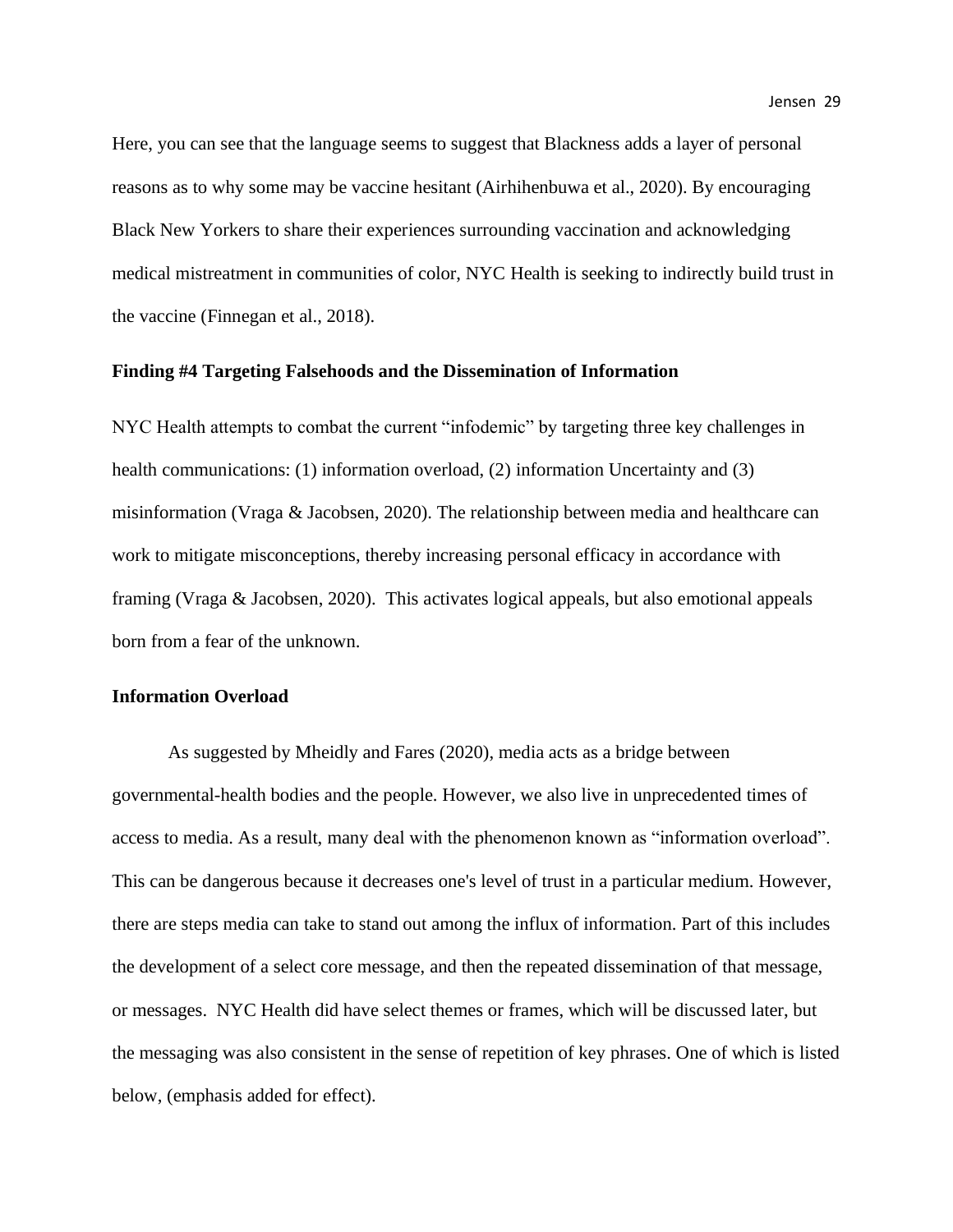"...it's important to **protect myself** and my family and friends." [Video #52, NYC Health Staff Share Their Reasons for Getting the COVID-19 Vaccine (Part 1)]

"...**protect yourself** – and to think about the loved ones whom you'll also be helping to protect." [Video #55, COVID-19 PSA (English)]

"This is the best way to **protect yourself** and others." [Video #6, Don't Miss Out- Key to NYC Vaccine Requirements]

In data are repetitive framings of vaccination as the best way to protect yourself first, and then those around you. In total, some version of the aforementioned sentiment was referenced 26 times. This consistent usage mitigates fear, by reinforcing the idea of vaccination as the best way to prevent contraction and spreading Covid. In placing greater emphasis on the individual, NYC Health is in accordance with previous literature which suggests those who lack trust in healthcare are not motivated by collective appeals to action (Motta et al., 2020).

Also, in terms of the repetition of short form messaging, NYC Health made a concerted effort to make information as digestible as possible. This is suggested by several :15 second videos reiterating the same frame with a slight variation. An example is listed below.

"Fully Vaxxed is how we roll. Being Fully Vaxxed is cool. Skate through Summer COVID free. NYC Vaccine for all. SAFE FREE EASY" [Video # 19, Video NYC Vaccine for All - Summer of Fun (:15, V. 2)]

"Calm, Cool, and Vaxxed. Get out and have a ball this summer, COVID free. Fully vaxxed and waxed for the summer. NYC Vaccine for all. SAFE FREE EASY" [Video #18, NYC Vaccine for All- Summer of Fun (:15, V.1)]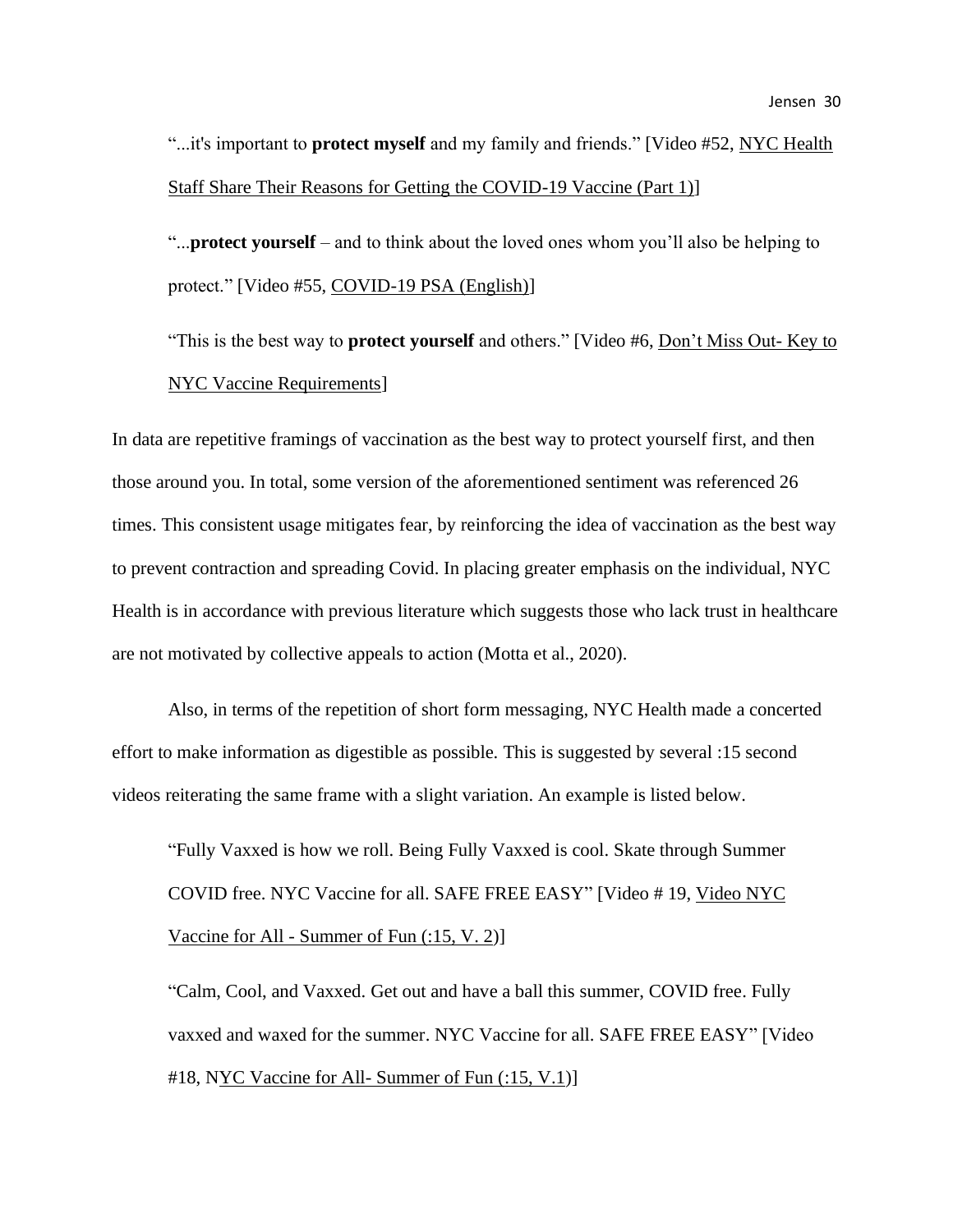"Hey New York, there's still time for lots of summer fun in the city. COVID-19 vaccines are safe and effective. Get yours today! Visit nyc.gov/vaccinefinder or call 877-VAX-4NYC" [Video #11, Summer of Fun]

Here, the videos above support the frame that vaccination is one's access to a summer of fun. Visually speaking, these videos were accompanied by a cartoon Statue of Liberty engaging in quintessential summer activities like wearing sunglasses or having an Ice Pop, making this branding of her synonymous with this frame. These videos are also short enough as to not overwhelm the audience. The audience is meant to walk away with an easily digestible, relatively non offensive incentive as to vaccination.

#### **Information Uncertainty**

This unprecedented access to a variety of media sources also contributes to a sense of information uncertainty (Mheidly  $&$  Fares, 2020). There are mass amounts of media, all of which suggest a variety of different things and in some instances explicitly encourage their audience to be wary of unbiased sources of information (like a governmental- health body such as the CDC, or NYC Health). In these instances, it is vital to re-establish this sense of trust, from a branding standpoint, consistent leadership allows for the audience to have a sense of familiarity in the source they are returning to. This increases their likelihood of believing in the source as there is a previous association of credibility, or ethos.

The employment of ethos as a means of building efficacy was quite prevalent though the entirely of the campaign. NYC Health did this by establishing Dr. Dave Chokshi, Health Commissioner for NYC Health and Dr. Torian Easterling, First Deputy Commissioner and Chief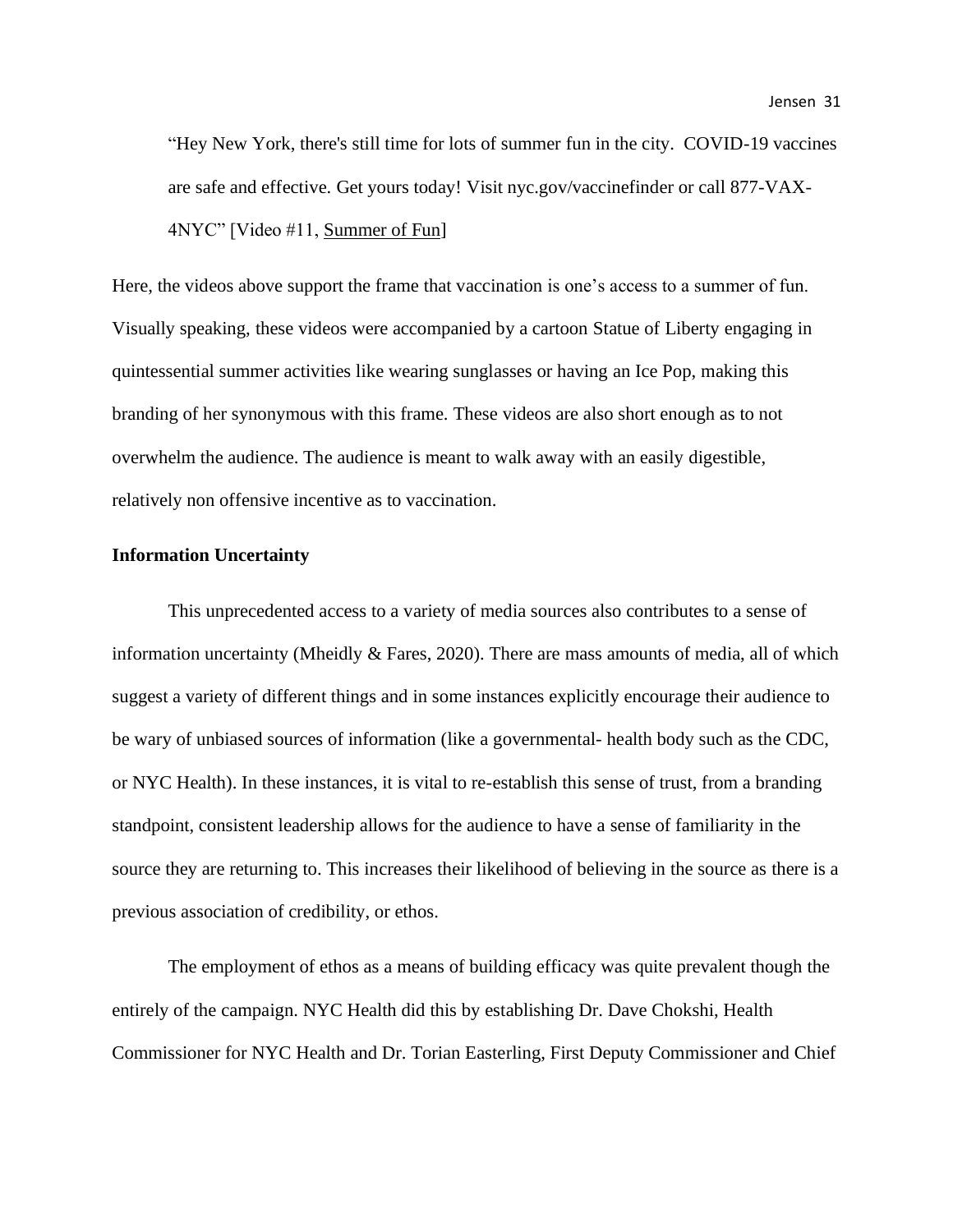Accessibility to information is also vital in combating information uncertainty. In terms of the accessibly of this campaign, a video campaign allows for a large reach in terms of audience and points of access. This video campaign was displayed on television, billboard and the NYC Health YouTube page. There are many ways for the audience to obtain this information, and the amount of translation suggests its accessibility even further.

#### **Misinformation**

Finally, a key aspect of informing public opinion of vaccination, regards the media relationship with misinformation, and more specifically how they choose to engage with instances of misinformation. On one hand, directly targeting and challenging misinformation runs the risk of giving validity to falsehoods (Mheidly & Fares, 2020). However, on that same token, trusted leadership can be the most effective means of reaching the "fence sitters" as it directly addresses specific concerns they may have (Finnegan et al., 2020).

Below is Video #46, COVID-19 Vaccines- Pregnant, Nursing and Fertility. It is an instance of targeting misinformation surround pregnancy and vaccination.

...data also suggests that Covid-19 is not transmitted through breast milk... there is no current evidence that infertility is a side effect of Covid-19 vaccines claims of infertility are based on a misunderstanding of the science the Covid-19 vaccines.

In this example, the falsehood in question is directly mentioned and labeled as such. In pointing out that Covid-19 is not transmitted through breast milk, a sense of transparency and mitigation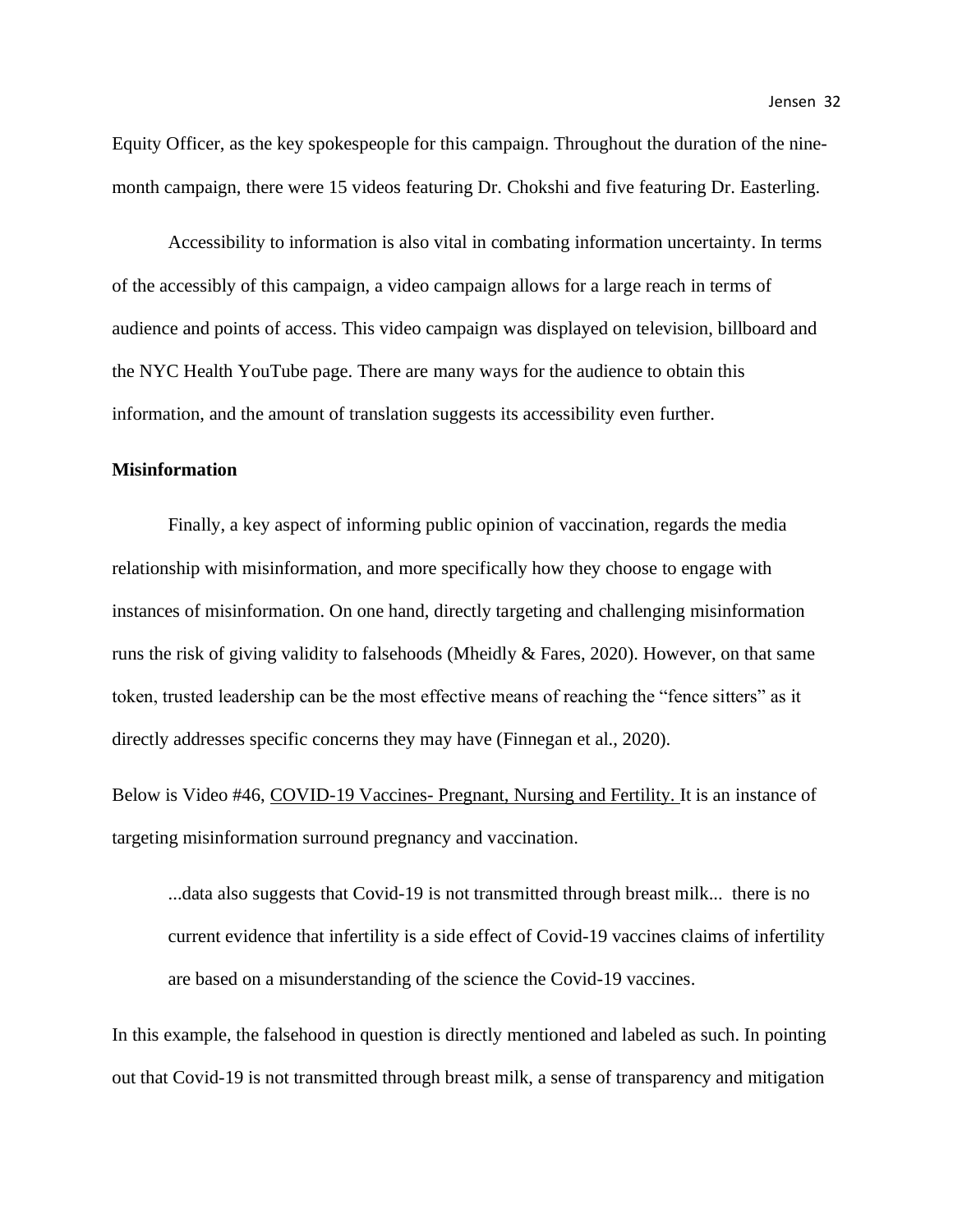of fear is embedded. Also, the use of the phrase "there is no current evidence" gives NYC Health the chance to change their position, in the event more research emerges. Whether framing this message as such is effective would be beneficial for future research.

Below is another example of NYC Health directly targeting falsehoods:

Many people are concerned about the recent news about the onset of myocarditis or pericarditis after COVID-19 vaccination. It's important to note that these are extremely rare. I'd like to provide more information about myocarditis and pericarditis and the symptoms to look out for after your child has been vaccinated." [Video #25, Dr. Stephens] Myocarditis PSA]

This quote touches upon many different aspects of effective health Communitions. Firstly, by acknowledging the concern people have around Covid-19 vaccination and myocarditis, it begins to create a relationship of better informed relationship of empathy between NYC Health and the audience. Then, there is transparency in that there can be cases of myocarditis after vaccination, but that they are extremely rare. Debunking this piece of misinformation suggests transparency in communication of vaccine side effects, while diminishing the fear. It then ends by providing more information of myocarditis and vaccine side effect. By empowering the audience with a proper understanding of the signs of vaccine side effects, or rarely, complications related to myocarditis, they are giving them tools to be in control of their health.

#### **Discussion of Results**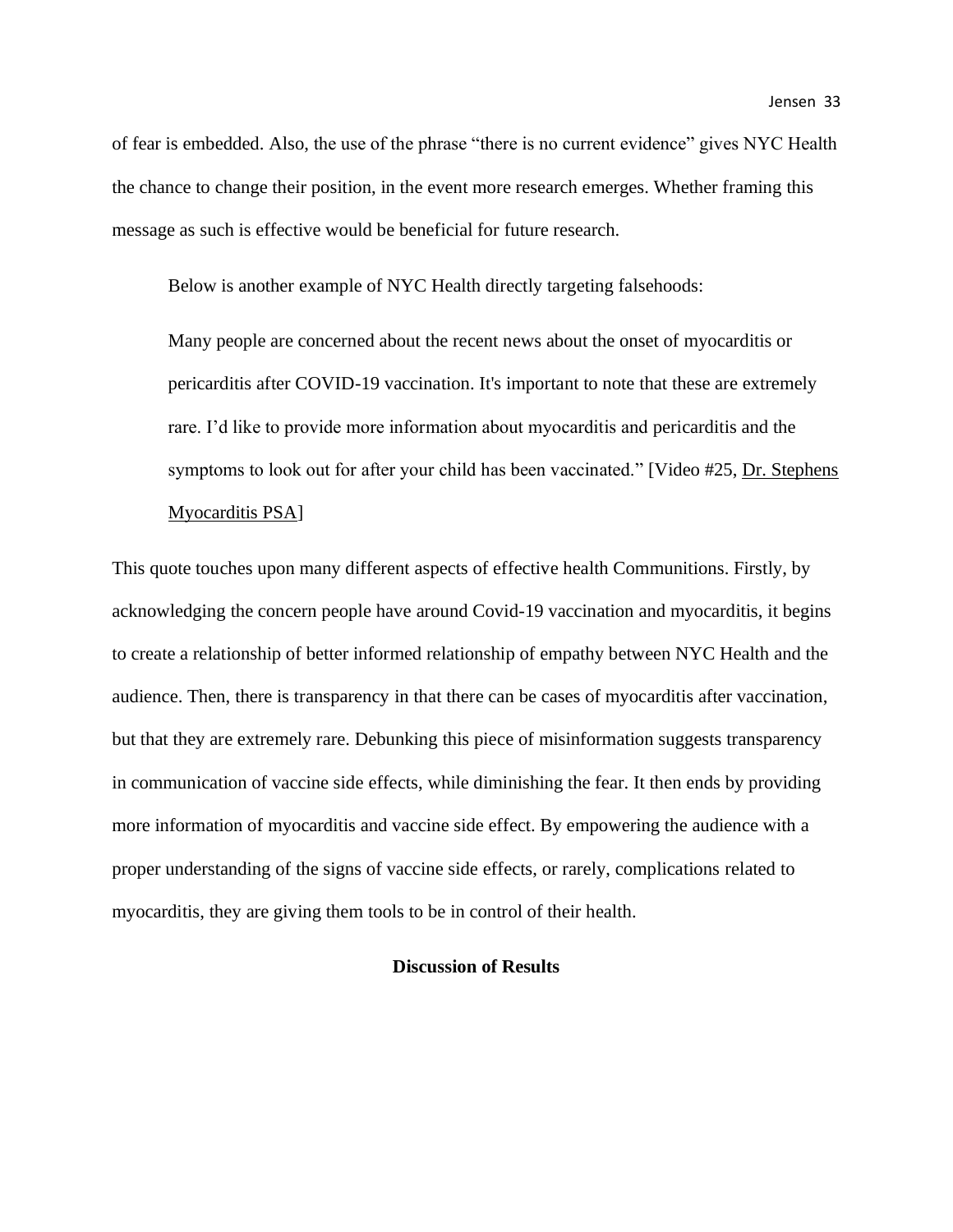

In researching, several core themes emerged from the data, some more prevalent than others. This concept is referenced in literature as an effective means of targeting information overload (Vraga & Jacobsen, 2020) Coding the data both for frames and strategies illuminated these themes, some more prevalent than others. Among the most used were (1) Vaccination as the ability to see your family, (2) Vaccination as an informed choice and (3) Vaccination as the key to NYC.

#### **Theme 1- See your loved ones**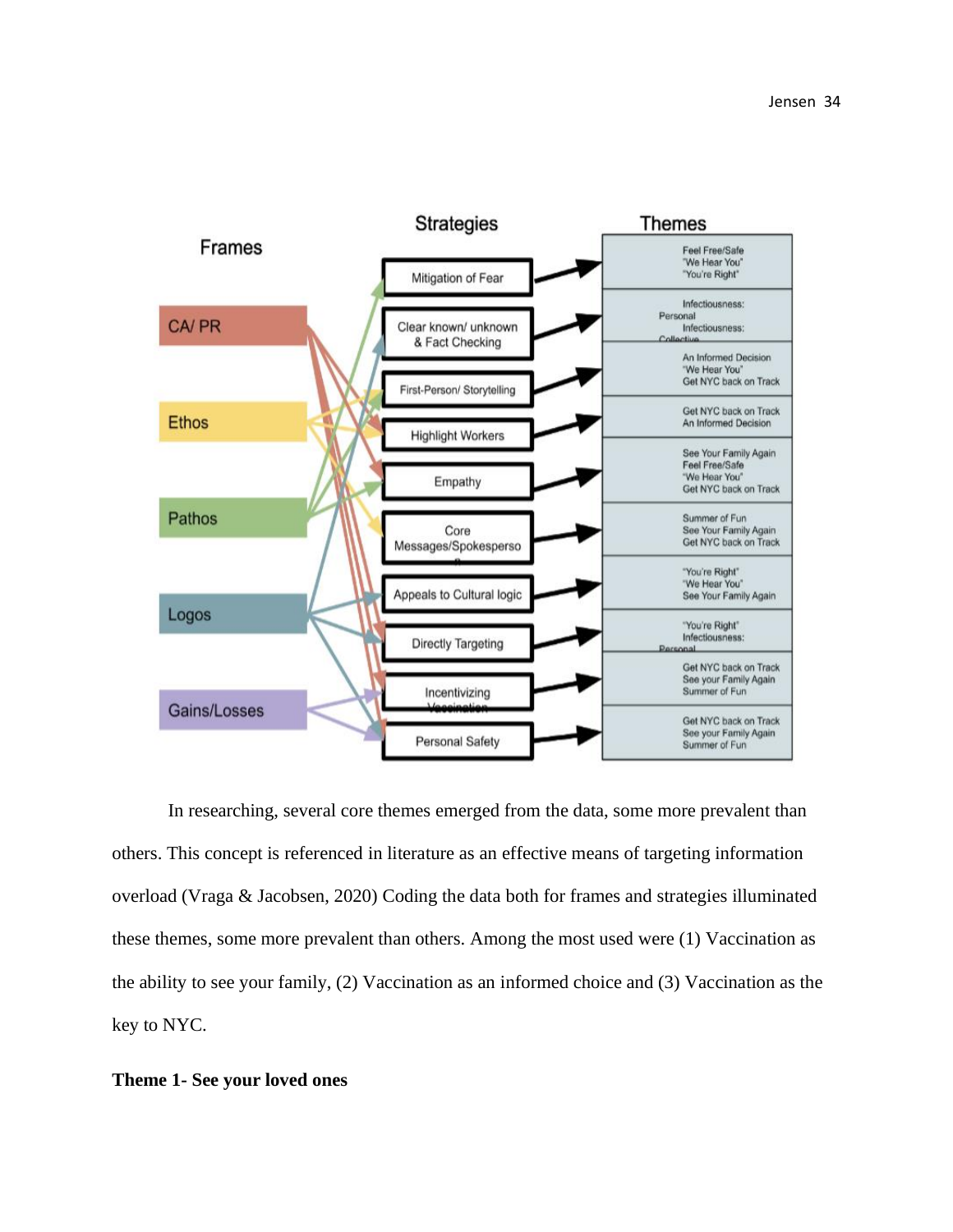

NYC Health places great thematic emphasis on seeing loved ones as means of encouraging vaccination. There is reason to believe this is an effective theme, as it is supported by existing research. This theme was established through a conflagration of frames and strategies acting at once. It plays upon the strategy of activating an empathic response in the audience, which can be effective because it primes the audience into trusting this source of communication, in the case NYC Health (Finset,2020). An empathic strategy informs the sensitizing frameworks of both pathos and collective action. Pathos, in the sense that such a theme is meant to inherently illicit an emotional response as a means of connection. It plays upon common sentiments many have felt during the pandemic. It is informed also by collective action, in the sense that it is encouraging vaccination as granting safety to you loved ones. a means of safely seeing family and friends again, it uses the one's emotional connections with those around them and adapts it, in order to foster vaccination.

The Frame if seeing your loved ones again also plays upon the strategy of incentivizing vaccination. This is beneficial because it gives the audience a reason to vaccinate that is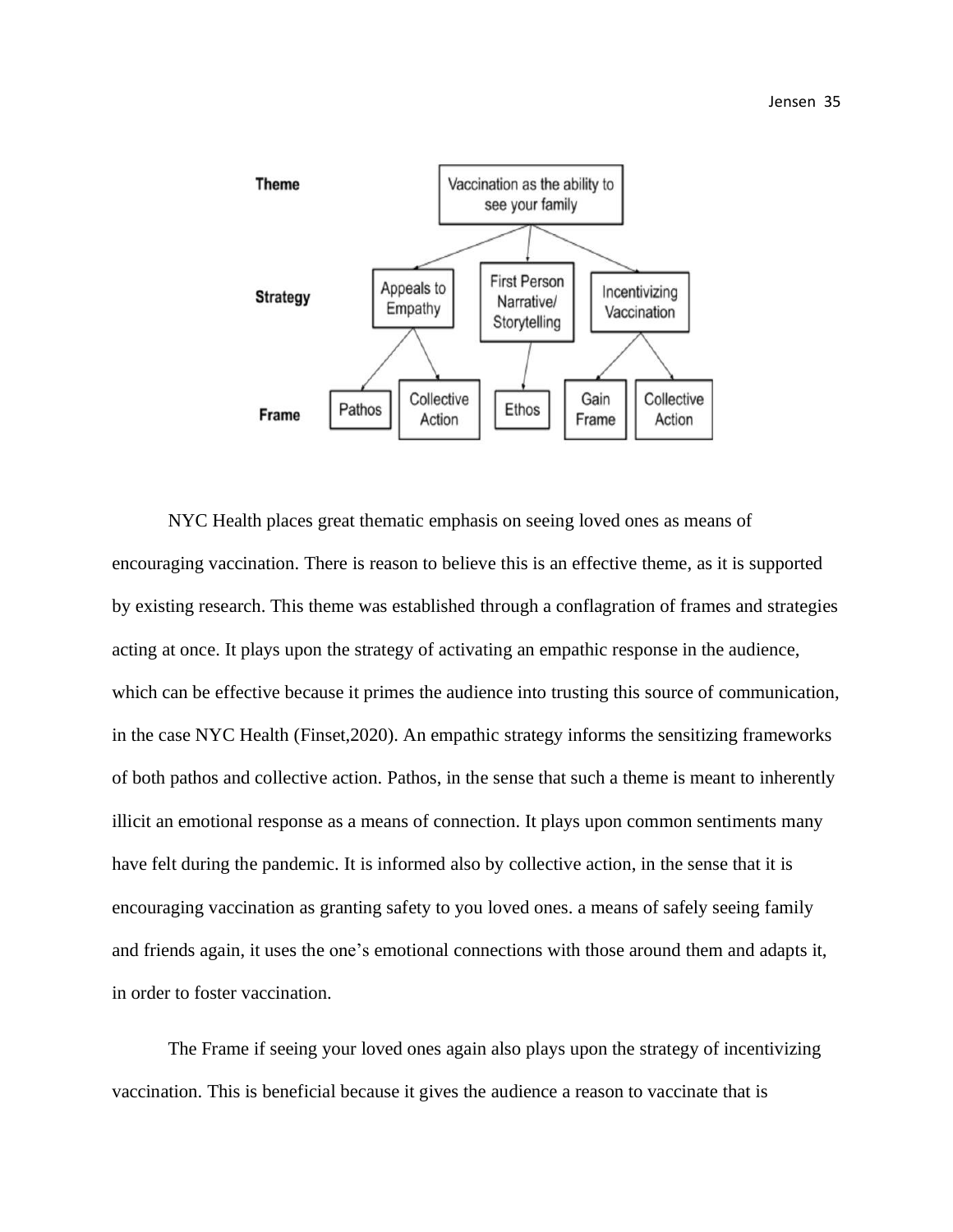immediate and noticeable (Gerend & Shepard,2007). This aligns with previous measures taken by NYC Health as it activates both collective action and gain frame. It plays upon collective action largely due to the aforementioned reasons; it builds trust between the source and the audience. The gain frame takes this a step further and uses that trust as a point of communication access, it manipulates an emotion response and then proposes a choice that remedies that emotional response.

According to the literature, this theme of seeing loved can communicated also through the appealing to cultural logic and appealing to one's sense of personal safety. However, in the context of this theme, these strategies were largely absent. One could attribute this choice to these strategies being activated by a logical frame. In the context of vaccine communication, logical appeals are shown to be rather ineffective (Wen et al., 2020). NYC Health, relied on pathos opposed to logos for framing this theme.



#### **Theme 2- Make an Informed Choice**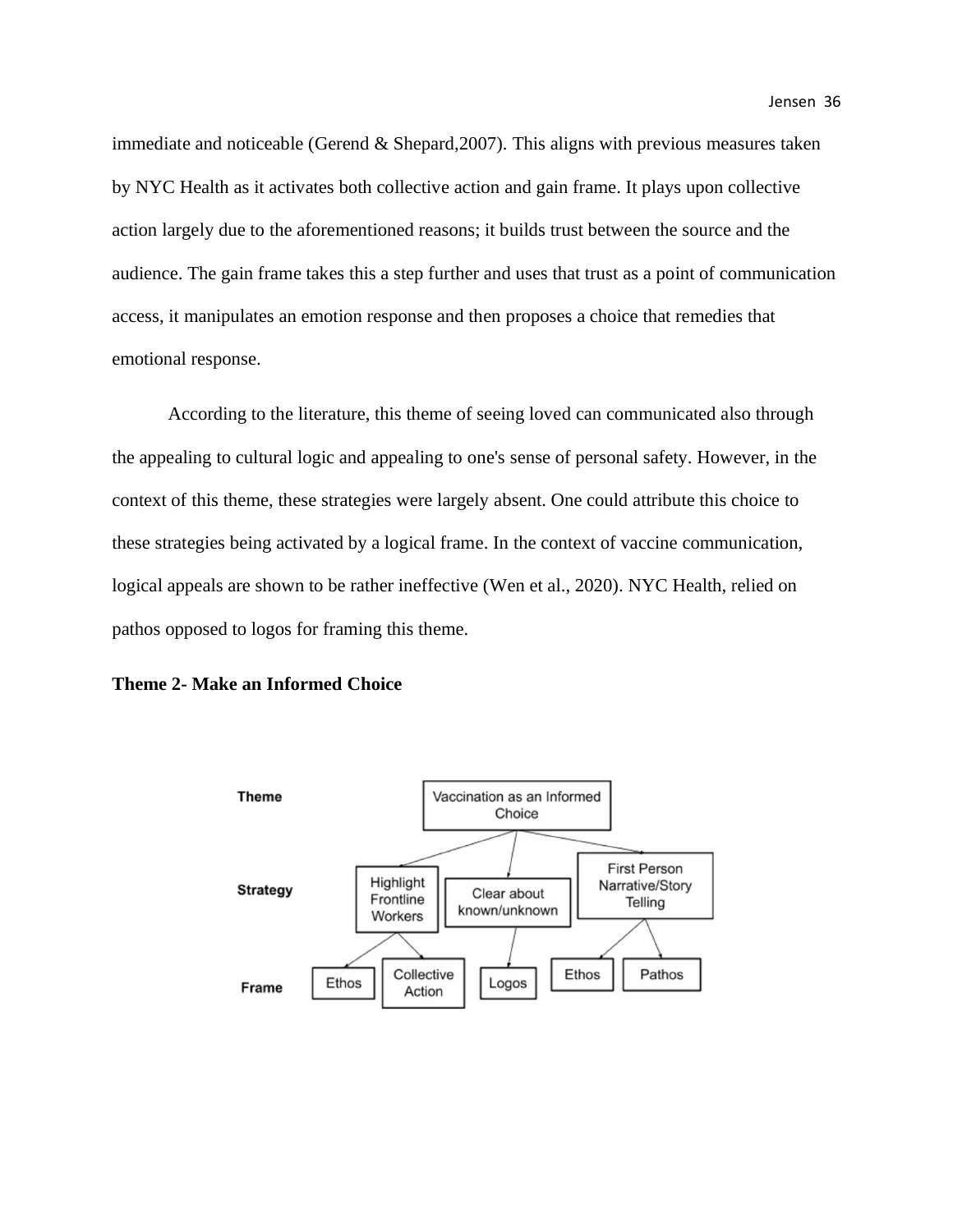Jensen 37

 The results of this paper illuminated a theme within NYC Health's campaign that suggests vaccination as a choice, one you need to make for yourself, after knowing the facts. This is effective because it empowers the audience and removes the aspect of choice away from that of cultural positions, towards that of a personal choice. This is effective because motivations based on collective action are beneficial, but they cannot work on their own (Airhihenbua et al., 2020). Effective messaging must also account for "personal enabling resources" (Anderson, 1995). The audience already has a personal relationship established with vaccine discourse. Attempts to sway that relationship via personal appeals are necessary in order to better support.

 The concept of motivating action with logical reasoning was fostered through clear messaging and honest communication about what is known and unknown. In health communication, vagueness can be very dangerous, as the audience may fill in gaps from less than reliable media hubs (Ratzana et al., 2020). Research suggests that ensuring these strategies in messaging can be effective because it can mitigate misinformation and information uncertainty (Finset, 2020). These strategies inform the greater theoretical framework of logos; Reason as a means of motivation to vaccinate appeals to human nature.

 Throughout NYC Health's campaign, making an informed choice is thematically constructed by encouraging the audience to consult with sources they confide in. In addition to this, videos in the campaign target the idea of making an informed decision, while not explicitly stating so. This is done by tacking fears or concerns over vaccination. Communities sharing their personal experience with vaccination were used to convey this. This use of first-person narrative is effective because it seeks to reach those who may not trust NYC Health or governmental health bodies in general. For whatever reason, many fear or mistrust in governmental-health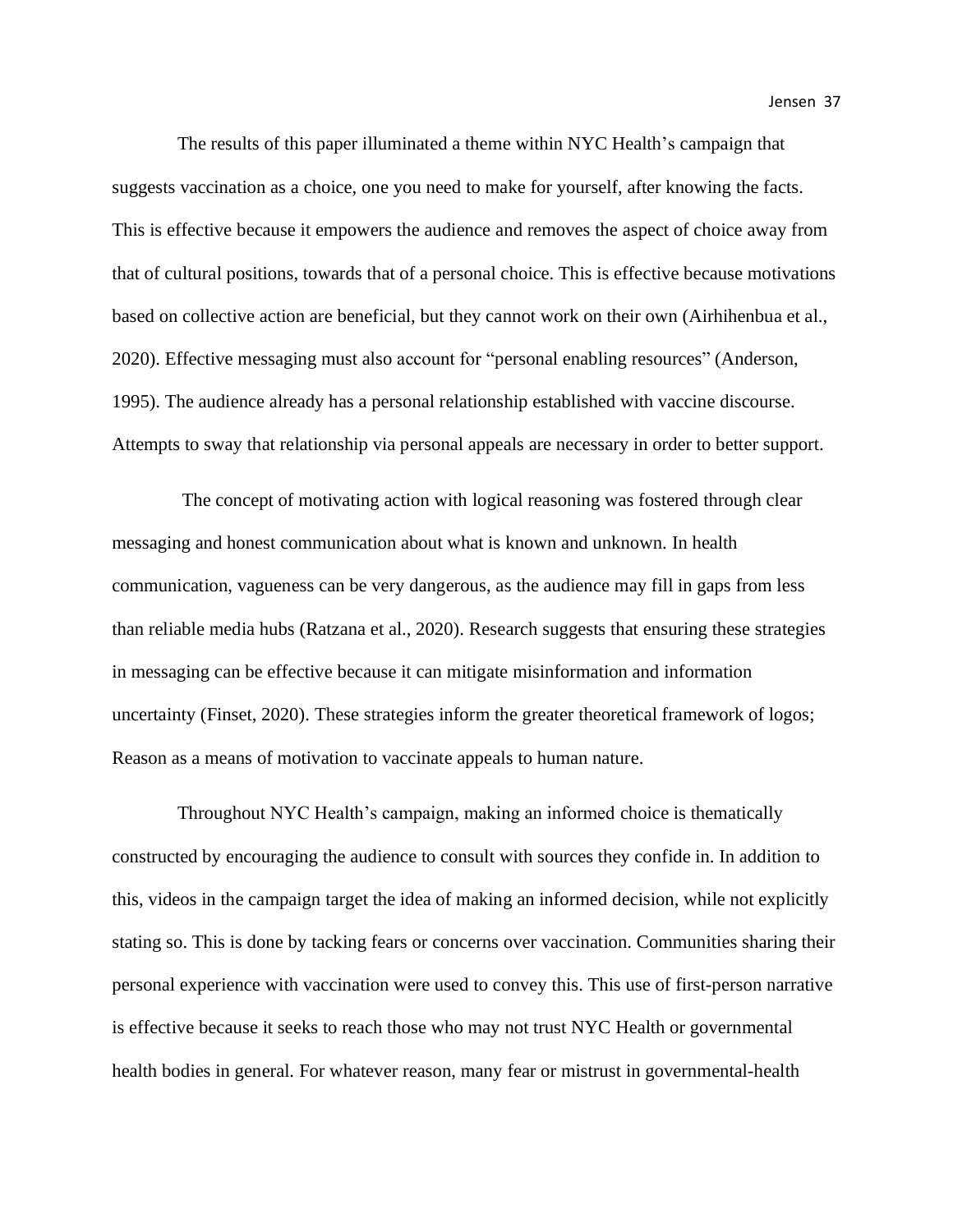bodies. This strategy recognizes this and seeks to challenge this through pathos. This can be effective because the audience gets firsthand experience of vaccination from someone like them. Giving the vaccine more credibility in the eyes of the audience. This strategy builds upon theoretical framework surrounding emotional responses and credibility.

 Finally, this theme plays upon the strategy of highlighting frontline workers. This strategy is shown to be effective because it boosts credibility in vaccination, as you, again, are hearing first person accounts of vaccination. These seeks to boost credibility in vaccination through a different point of access, a closer one. It also appeals to collective action because you are hearing about the importance of vaccination from those bearing the brunt of the work.





Throughout the campaign, NYC Health followed a thematic concept of restoring a sense of normalcy in the city. The idea of vaccination as one's ticket to a normal NYC incentivizes vaccination. In this case, the choice of vaccination, gives the gain of NYC and all it has to offer to the audience. This is arguably an effective choice because as a city that relies on public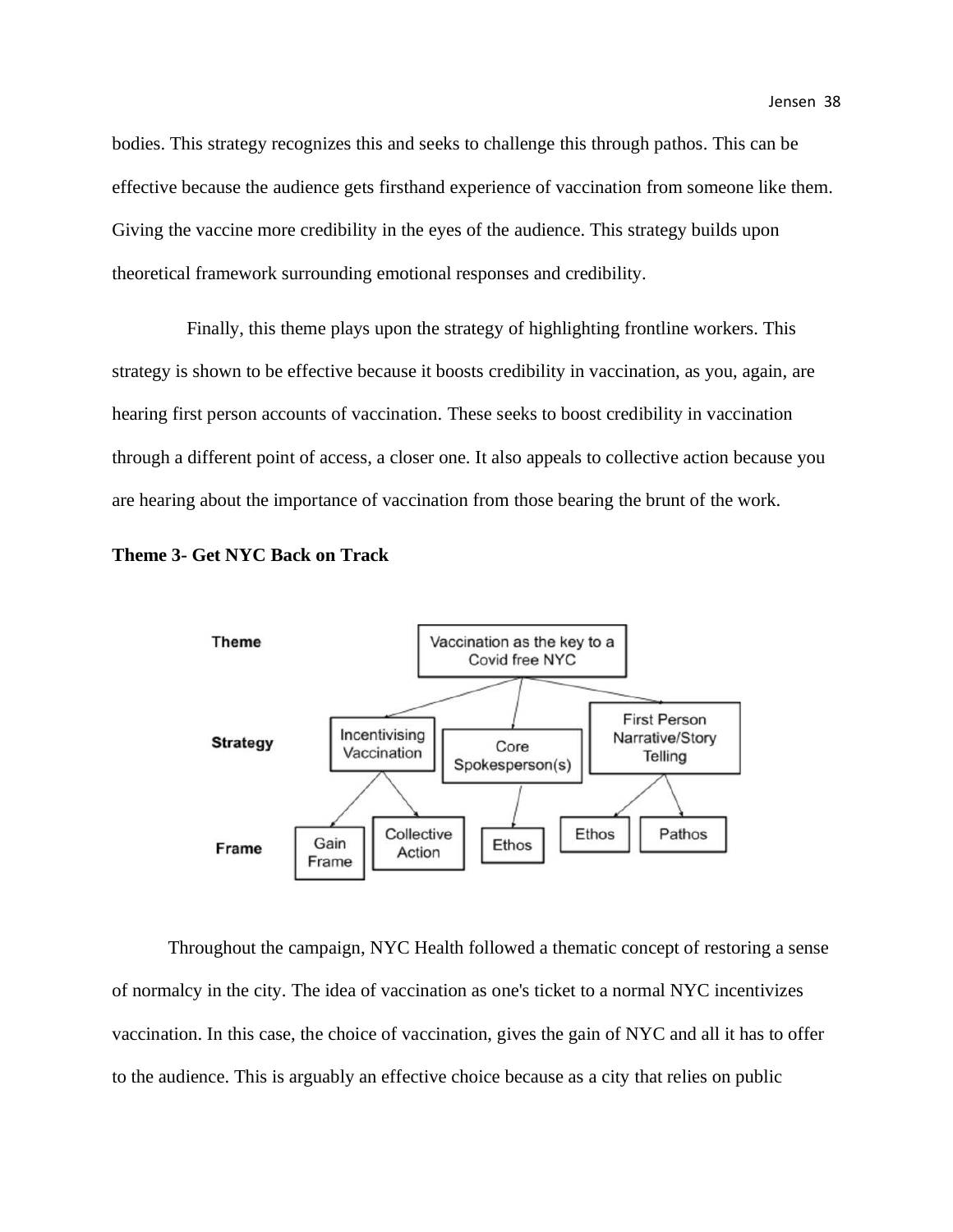transport and has many people, getting NYC back on track is a very appealing idea to the audience. Again, gain frames are suggested to be effective because they have a sense of immediacy to them (Gerend & Shepard, 2007). Further motivating vaccination as soon as possible. This also informs the frame of collective action. Here we see vaccination being framed as something that can also protect those around you, and the entire city. This theme also uses the strategy of activating an empathic crisis response. It seeks to reason with one's longingness for what the city was and could be again if they were to vaccinate.

Also, this theme is instilled in the audience through the use of storytelling. Throughout the campaign, NYC is personified. This was done visually, through the usage of classic NYC icons, like the Statue of Liberty, being used to encourage vaccination. However, this was also achieved textually through this strategy. Getting the city back on track also suggests protecting those within the city, but it also seeks to protect the city itself. The effects of the pandemic were felt deeply in NYC, as its many quintessential aspects were forced to adapt. By motivating vaccination through going to restaurants again or visiting museums, we are motivated to act in a sense of soldiery with the city in which its audience lives. This is effective because it activates an emotional response as a means of fostering motivation.

# **Conclusion**

The purpose of this paper was to gain a better understanding of the frames, themes, and strategies used by Health in its Vaccination Campaign, as it pertained to video media related artifacts. The findings of this analysis are important because they both confirm and expand upon existing literature surrounding Health Communications, Vaccine Communications, Crisis Communications and Framing Theory.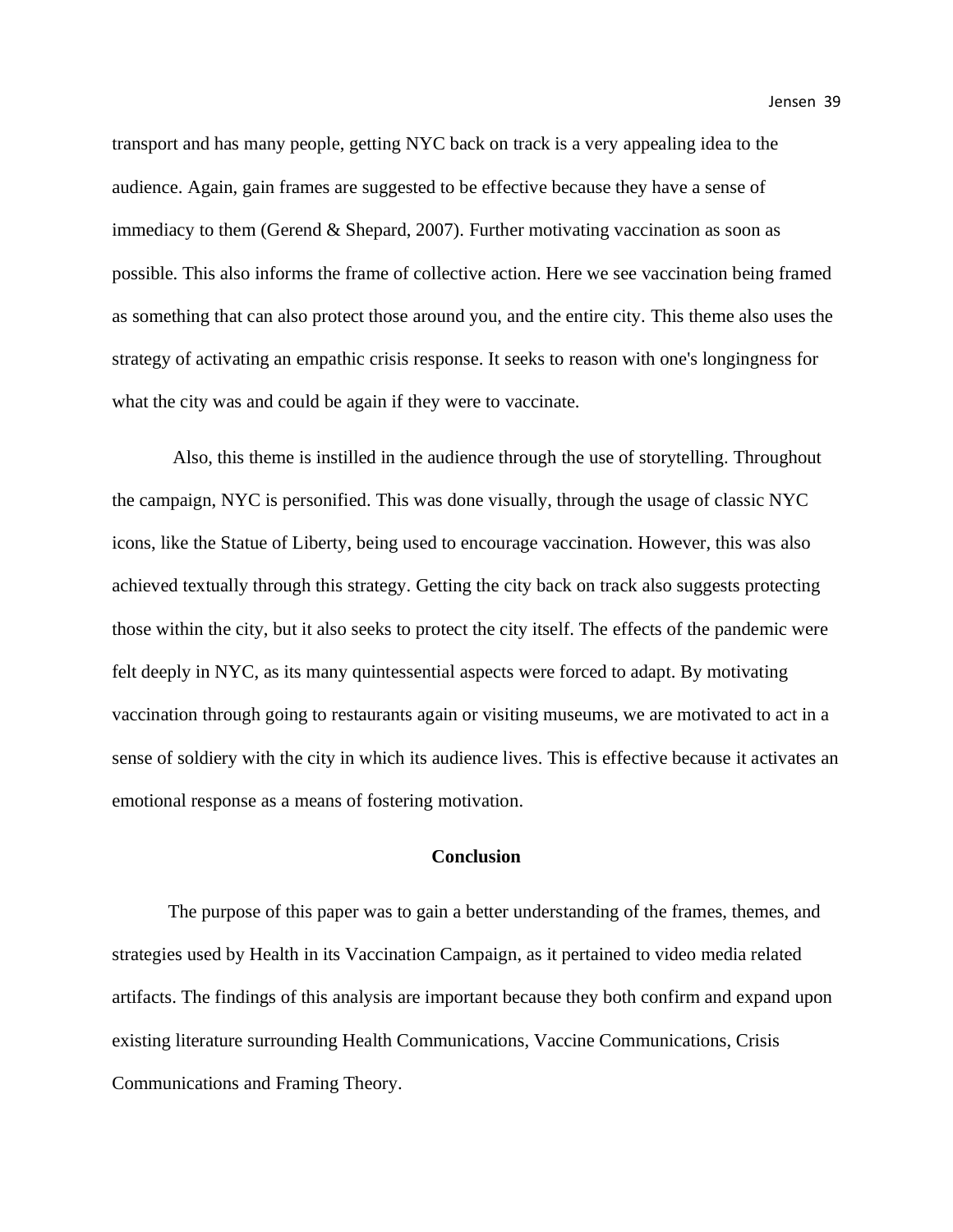Jensen 40

Going into data analysis, research was expected to favor personal risk and loss frames, meant to increase ones perceived risk of Covid as a means of vaccination. Meaning vaccination was encouraged because one could still infect others or get seriously ill themselves, However, NYC Health, overall, greatly favored frames like collective action and pathos. In terms of strategies this effect was created through clear and consistent communication but sourced this communication from first-person storytelling, shifting the narrative away from that of health care professionals. Instead of increasing a perceived sense of risk for the individual, the burden of risk concerned protecting those around the individual.

Following this research, scientific studies should examine appeals to cultural logic. From a visual standpoint all translations employ the same graphics, and many non-English campaign videos are dub translation. Further research into the non-English speaking videos and their appeals to their respective culture logical would be beneficial. Especially given the linguistic diversity of NYC. Also, this paper sought to better understand the frames used by NYC Health, and the reasoning behind such frames. Going forward, research measuring the effectiveness of these frames on vaccination rates would be beneficial. Overall, this research sought to emphasize the important relationship between media and health communication. When dealing with something as prevalent and dangerous to public health as Covid-19, this message is more important than ever.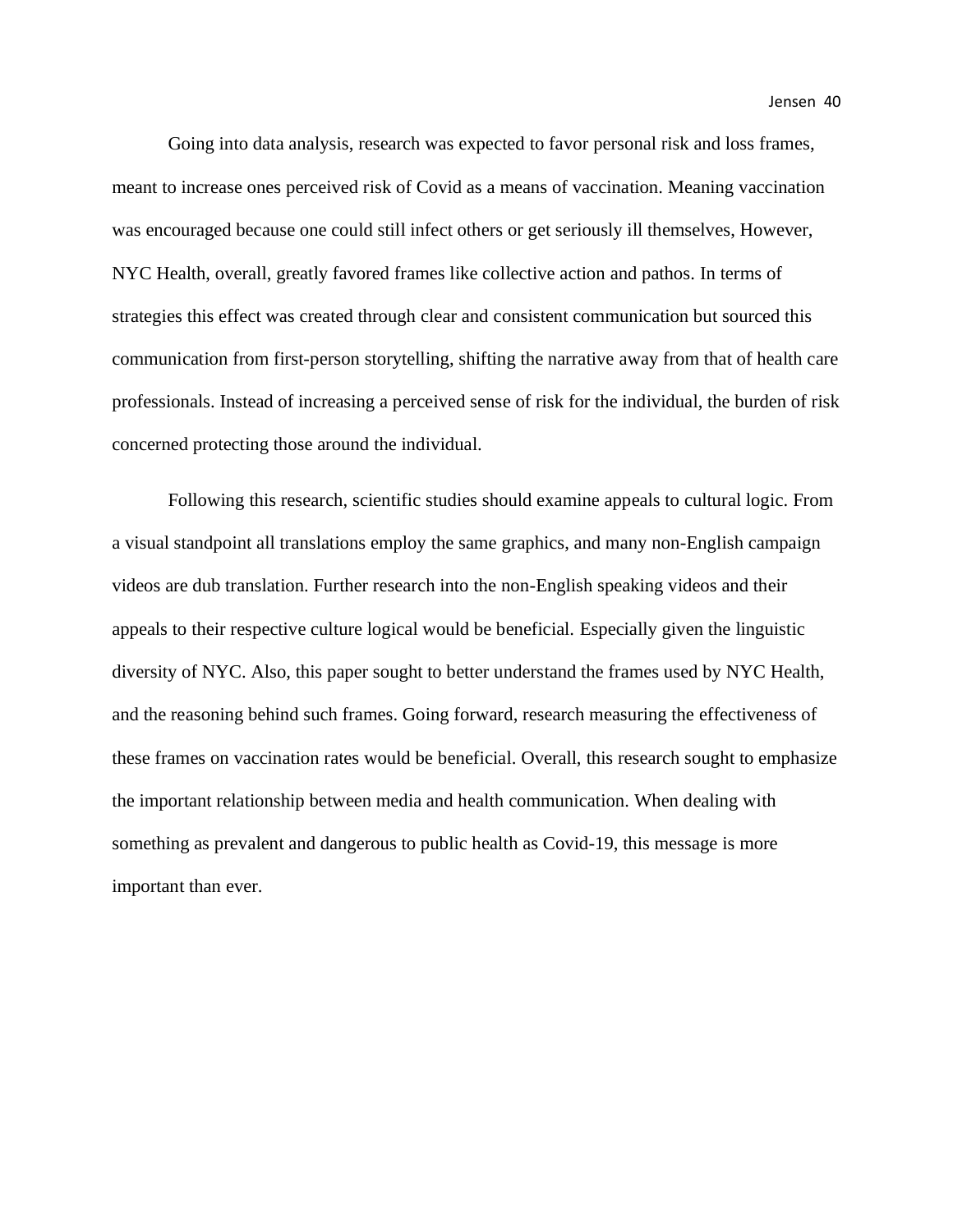# **Works Consulted**

- Airhihenbuwa, C. O., Iwelunmor, J., Munodawafa, D., Ford, C. L., Oni, T., Agyemang, C., Mota, C., Ikuomola, O. B., Simbayi, L., Fallah, M. P., Qian, Z., Makinwa, B., Niang, C., & Okosun, I. (2020). Culture matters in communicating the global response to COVID-19. *Preventing Chronic Disease*, *17*.
- Andersen, R. M. (1995). Revisiting the behavioral model and access to medical care: Does it matter? *Journal of Health and Social Behavior*, *36*(1), 1.
- Bahri, P., & Castillon Melero, M. (2018). Listen to the public and fulfil their information interests - translating vaccine communication research findings into guidance for Regulators. *British Journal of Clinical Pharmacology*, *84*(8), 1696–1705.
- Bakker, M. H., van Bommel, M., Kerstholt, J. H., & Giebels, E. (2018). The influence of accountability for the crisis and type of crisis communication on people's behavior, feelings and relationship with the Government. *Public Relations Review*, *44*(2), 277–286.
- Chou, W.-Y. S., & Budenz, A. (2020). Considering emotion in COVID-19 vaccine communication: Addressing vaccine hesitancy and fostering vaccine confidence. *Health Communication*, *35*(14), 1718–1722.
- Corbin, J. M., & Strauss, A. L. (2015). Strategies for Qualatative Data Analysis. In *Basics of qualitative research: Techniques and procedures for developing grounded theory* (pp. 65– 86). essay, SAGE.
- *Covid-19: Data*. COVID-19: Data on Vaccines NYC Health. (n.d.). Retrieved December 1, 2021, from https://www1.nyc.gov/site/doh/covid/covid-19-data-vaccines.page.
- *Covid-19: Data*. COVID-19: Data on Vaccines NYC Health. (n.d.). Retrieved December 1, 2021, from https://www1.nyc.gov/site/doh/covid/covid-19-data-vaccines.page.
- Finnegan, G., Holt, D., English, P. M., Glismann, S., Thomson, A., Salisbury, D. M., Bogaerts, H., & Bonanni, P. (2018). Lessons from an online vaccine Communication Project. *Vaccine*, *36*(44), 6509–6511.
- Finset, A., Bosworth, H., Butow, P., Gulbrandsen, P., Hulsman, R. L., Pieterse, A. H., Street, R., Tschoetschel, R., & van Weert, J. (2020). Effective health communication – a key factor in fighting the COVID-19 pandemic. *Patient Education and Counseling*, *103*(5), 873–876.
- Gantiva, C., Jiménez-Leal, W., & Urriago-Rayo, J. (2021). Framing messages to deal with the COVID-19 crisis: The role of loss/gain frames and content. *Frontiers in Psychology*, *12*.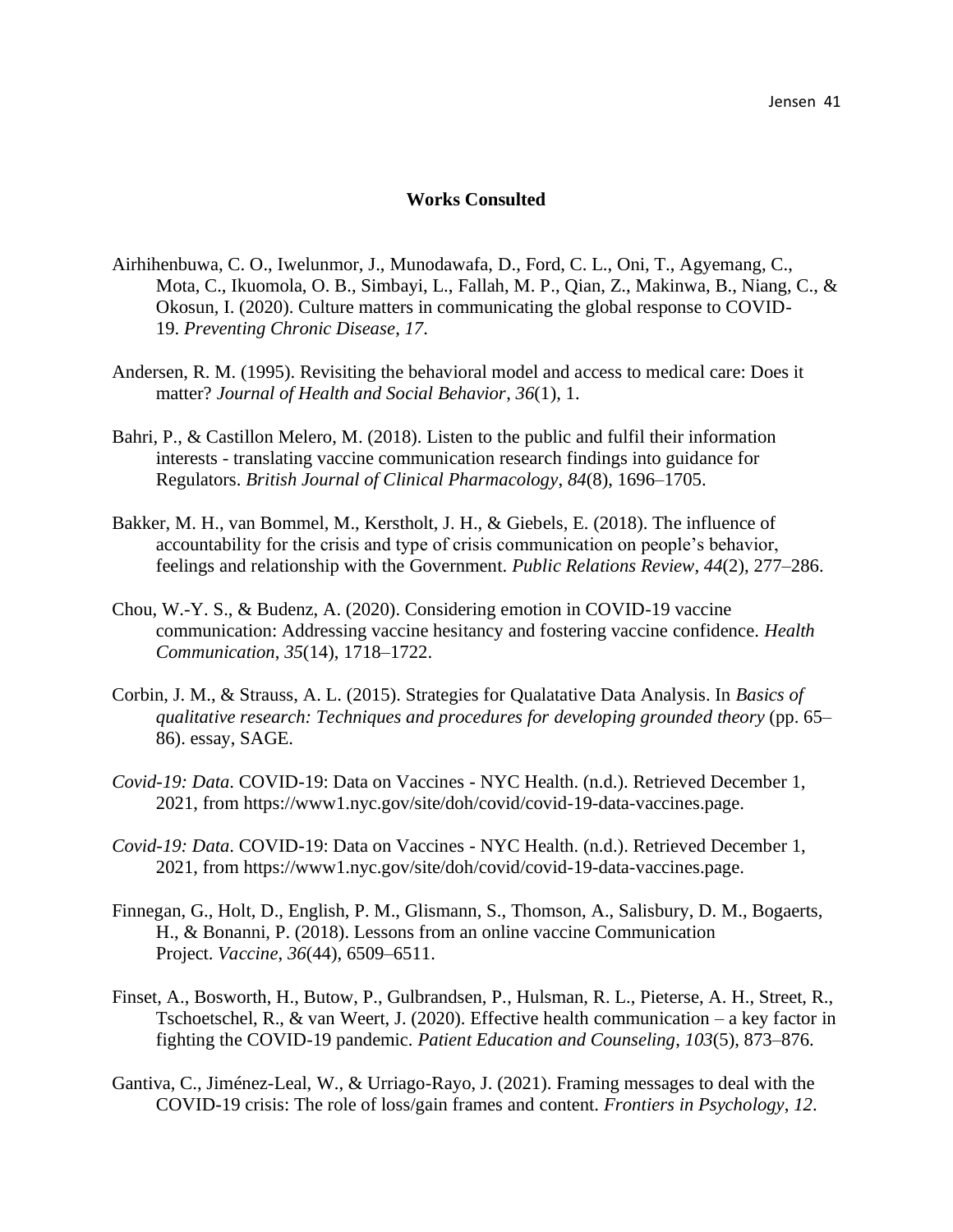- Górska, A., Dobija, D., Grossi, G., & Staniszewska, Z. (2021). Getting through covid-19 together: Understanding local governments' social media communication. *Cities*, 103453.
- Mahbubani, R., & Mosher, D. (2020, April 5). *How New York's coronavirus crisis became so deadly in just 1 Month*. Business Insider. Retrieved December 1, 2021, from https://www.businessinsider.com/new-york-coronavirus-crisis-1-month-cases-surge-apex-2020-4?am
- Malecki, K. M., Keating, J. A., & Safdar, N. (2020). Crisis communication and public perception of covid-19 risk in the era of social media. *Clinical Infectious Diseases*, *72*(4), 697–702.
- Mays, J. C., & Newman, A. (2020, April 8). *Virus is twice as deadly for black and Latino people than whites in N.Y.C.*The New York Times. Retrieved December 1, 2021, from https://www.nytimes.com/2020/04/08/nyregion/coronavirus-race-deaths.html.
- Mheidly, N., & Fares, J. (2020). Leveraging media and health communication strategies to overcome the COVID-19 infodemic. *Journal of Public Health Policy*, *41*(4), 410–420.
- Motta, M., Sylvester, S., Callaghan, T., & Trujillo, K. L. (2020). Encouraging COVID-19 vaccine uptake through effective health communication.
- Noar, S. M., & Austin, L. (2020). (mis)communicating about COVID-19: Insights from Health and Crisis Communication. *Health Communication*, *35*(14), 1735–1739.
- Ortega, P., Martínez, G., & Diamond, L. (2020). Language and health equity during COVID-19: Lessons and opportunities. *Journal of Health Care for the Poor and Underserved*, *31*(4), 1530–1535.
- Penţa, M. A., & Băban, A. (2017). Message framing in vaccine communication: A systematic review of published literature. *Health Communication*, *33*(3), 299–314. h
- Price-Haywood, E. G., Author AffiliationsFrom the Ochsner Health Center for Outcomes and Health Services Research (E.G.P.-H., Others, J. Y. and, Others, J. K. and, Others, E. J. and, Abu-Raddad, L. J., W. J. Murphy and D. L. Longo, & E. B. Walter and Others. (1970, November 25). *Hospitalization and mortality among black patients and white patients with covid-19: Nejm*. New England Journal of Medicine. Retrieved December 1, 2021, from https://www.nejm.org/doi/full/10.1056/NEJMsa2011686.
- Ratzan, S., Sommariva, S., & Rauh, L. (2020). Enhancing global health communication during a crisis: Lessons from the covid-19 pandemic. *Public Health Research & Practice*, *30*(2).
- Roberts, S. (2010, April 29). *The lost languages, found in New York - The New York Times*. The New York Times. Retrieved December 1, 2021, from [https://www.nytimes.com/2010/04/29/nyregion/29lost.html.](https://www.nytimes.com/2010/04/29/nyregion/29lost.html)